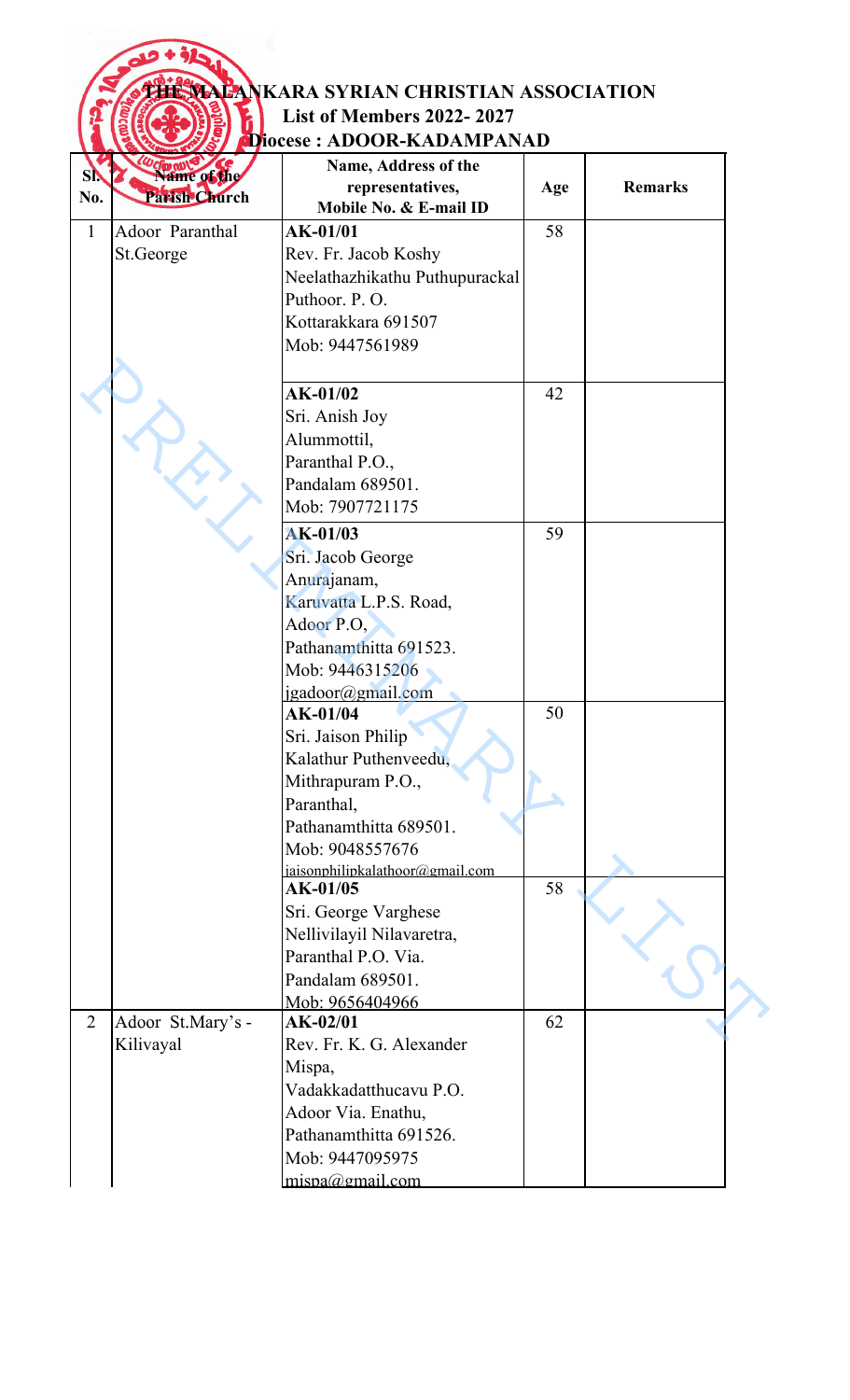|                |                    | $AK-02/02$                  | 48 |  |
|----------------|--------------------|-----------------------------|----|--|
|                |                    |                             |    |  |
|                |                    | Sri. Binu George            |    |  |
|                |                    | Variathu Veedu,             |    |  |
|                |                    | Vadakkadathucavu P.O,       |    |  |
|                |                    | Adoor 691526.               |    |  |
|                |                    | Mob: 8547836772             |    |  |
|                |                    | binuvariathu73@gmail.com    |    |  |
|                |                    | AK-02/03                    | 62 |  |
|                |                    | Sri. Thomas George          |    |  |
|                |                    | Ponal House,                |    |  |
|                |                    | Vadakkadathucavu P.O,       |    |  |
|                |                    | Adoor 691526.               |    |  |
|                |                    | Mob: 9446709422             |    |  |
|                |                    | ponalthomas@gmail.com       |    |  |
|                |                    | $AK-02/04$                  | 43 |  |
|                |                    | Sri. Ani George             |    |  |
|                |                    | Vilayil House,              |    |  |
|                |                    | Vadakkadathucavu P.O,       |    |  |
|                |                    | Adoor 691526.               |    |  |
|                |                    | Mob: 9895086781             |    |  |
|                |                    | animandakad@gmail.com       |    |  |
| $\overline{3}$ | Adoor Marthasmooni | AK-03/01                    | 48 |  |
|                | Kilivayal          | Rev. Fr. S. V. Mathew       |    |  |
|                |                    | Thuvayoor                   |    |  |
|                |                    | Shine Villa,                |    |  |
|                |                    | Thuvayoor South P.O         |    |  |
|                |                    | Kadampanad -691552          |    |  |
|                |                    | Mob: 9447370744             |    |  |
|                |                    | AK-03/02                    | 72 |  |
|                |                    | Sri. Babu Alexander         |    |  |
|                |                    | Kallumpurath Bhavan,        |    |  |
|                |                    | Vadakkadathukavu P.O.       |    |  |
|                |                    | Pathanamthitta 691526.      |    |  |
|                |                    |                             |    |  |
|                |                    | Mob: 9495068097<br>AK-03/03 | 70 |  |
|                |                    |                             |    |  |
|                |                    | Sri. K. Idichandy           |    |  |
|                |                    | Pauvelil Raju Bhavan,       |    |  |
|                |                    | Chevrakade P.O.,            |    |  |
|                |                    | Pathanamthitta 691551.      |    |  |
|                |                    | Mob: 9495438305             |    |  |
| $\overline{4}$ | Adoor St. Ignatios | AK-04/01                    | 30 |  |
|                |                    | Rev. Fr. John George (Saju) |    |  |
|                |                    | Muthumarathil House         |    |  |
|                |                    | Maroor P.O.,                |    |  |
|                |                    | Elamannoor $-691524$        |    |  |
|                |                    | Mob: 9847568297             |    |  |
|                |                    | 9633117501                  |    |  |
|                |                    |                             |    |  |
|                |                    | sajug73@gmail.com           |    |  |
|                |                    |                             |    |  |
| 5              | Aicadu St. Mary's  | AK-05/01                    | 31 |  |
|                |                    | Rev. Fr. Anoop Raj          |    |  |
|                |                    | P. R. Bhavan                |    |  |
|                |                    | Kadampanad South P.O        |    |  |
|                |                    | Pin: 691553.                |    |  |
|                |                    | Mob: 9495572115             |    |  |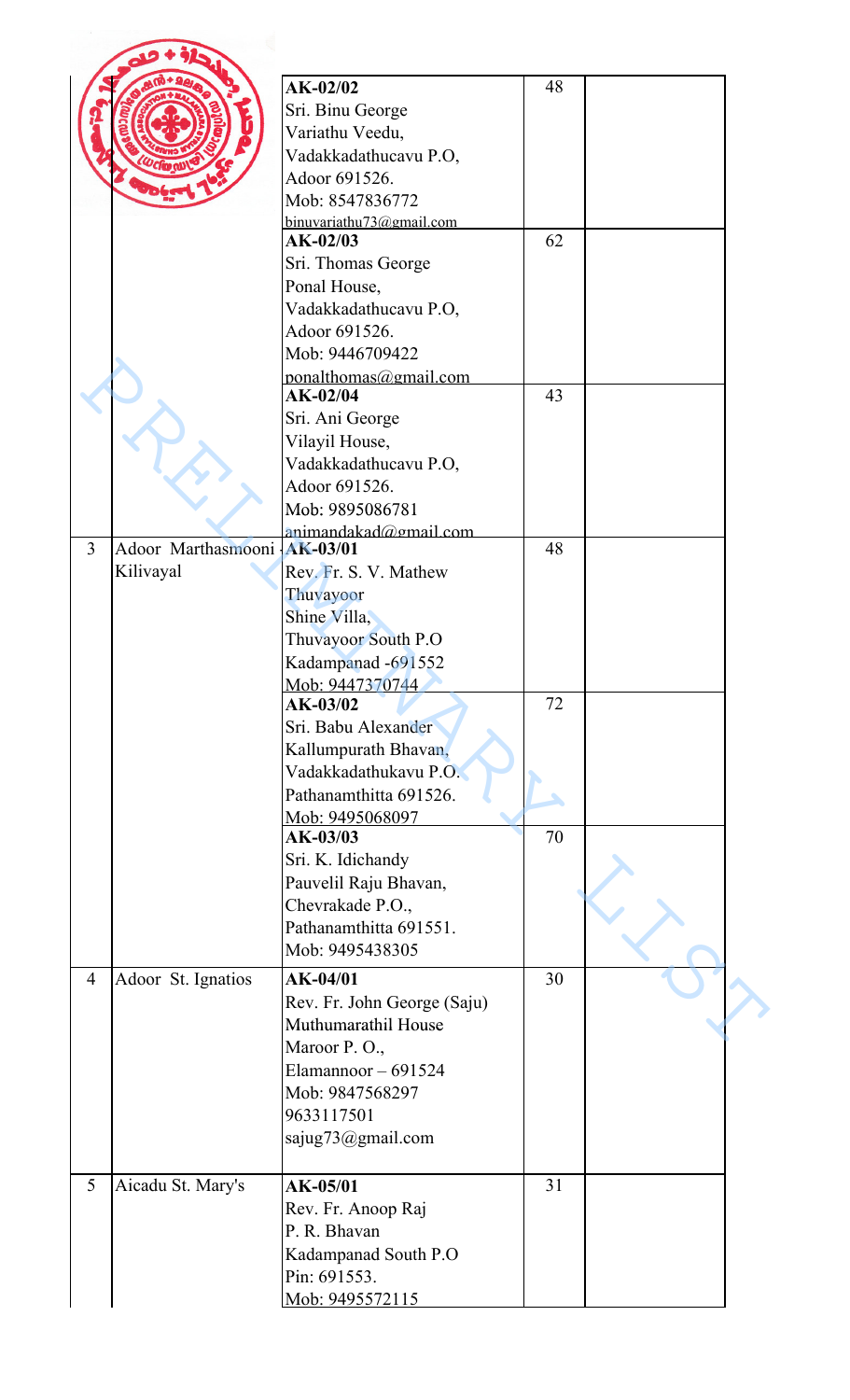|                |                            | AK-05/02<br>Sri. Jithin G. Ninan<br>Manakkalayil Poikayil,<br>Aicadu, Kodumon 691555<br>Mob: 9746922070                                          | 31 |  |
|----------------|----------------------------|--------------------------------------------------------------------------------------------------------------------------------------------------|----|--|
| 6              | Anandappally St.<br>George | AK-06/01<br>Rev. Fr. Thomas Varghese                                                                                                             | 55 |  |
|                |                            | Chavadiyil,<br>Adoor. P.O.,<br>Adoor -691523<br>Mob: 9946443812                                                                                  |    |  |
|                |                            | AK-06/02<br>Sri. K.P. Varghese<br>Lalivilla,<br>Kodumon P.O. Aicadu,                                                                             | 57 |  |
|                |                            | Pathanamthitta 691555<br>Mob: 9946971576                                                                                                         |    |  |
|                |                            | $AK-06/03$<br>Sri. Cibin Staly<br>Zeenai, Kodumon P.O.,<br>Aickadu,<br>Pathanamthitta 691555.                                                    | 37 |  |
| $\overline{7}$ |                            | Mob: 9847306955<br>$AK-07/01$                                                                                                                    | 60 |  |
|                | Anandappally St.           | Kuriakose Valiyapally Rev. Fr. Rajan Mathew<br>Nediyakala Puthen Veedu<br>Arukalikal West<br>Vayala P.O,<br>Parakode - 691554<br>Mob: 9446387060 |    |  |
|                |                            | $AK-07/02$<br>Sri. Biju George<br>Charuvila Puthenveedu,<br>Anandappally 691525                                                                  | 54 |  |
|                |                            | Mob: 9847641616<br>$AK-07/03$                                                                                                                    | 69 |  |
|                |                            | Sri. M. Mathews Daniel<br>Memanath Puthenveedu,<br>Anandappally,<br>Pannivizha 691525.                                                           |    |  |
|                |                            | Mob: 9745688123                                                                                                                                  |    |  |
|                |                            | AK-07/04<br>Adv. Alexander Skaria<br>Plavilayil Villa,<br>Anandappally P.O. 691524.                                                              | 62 |  |
|                |                            | Mob: 9847664484                                                                                                                                  |    |  |
| 8              | Anandappally<br>St. Mary's | AK-08/01<br>Rev. Fr. Philipose Daniel<br>Thadathil,<br>Kadampanad P.O.,                                                                          | 56 |  |
|                |                            | Adoor - 691 552<br>Mob: 9447504771<br>frphiliposedaniel@yahoo.com                                                                                |    |  |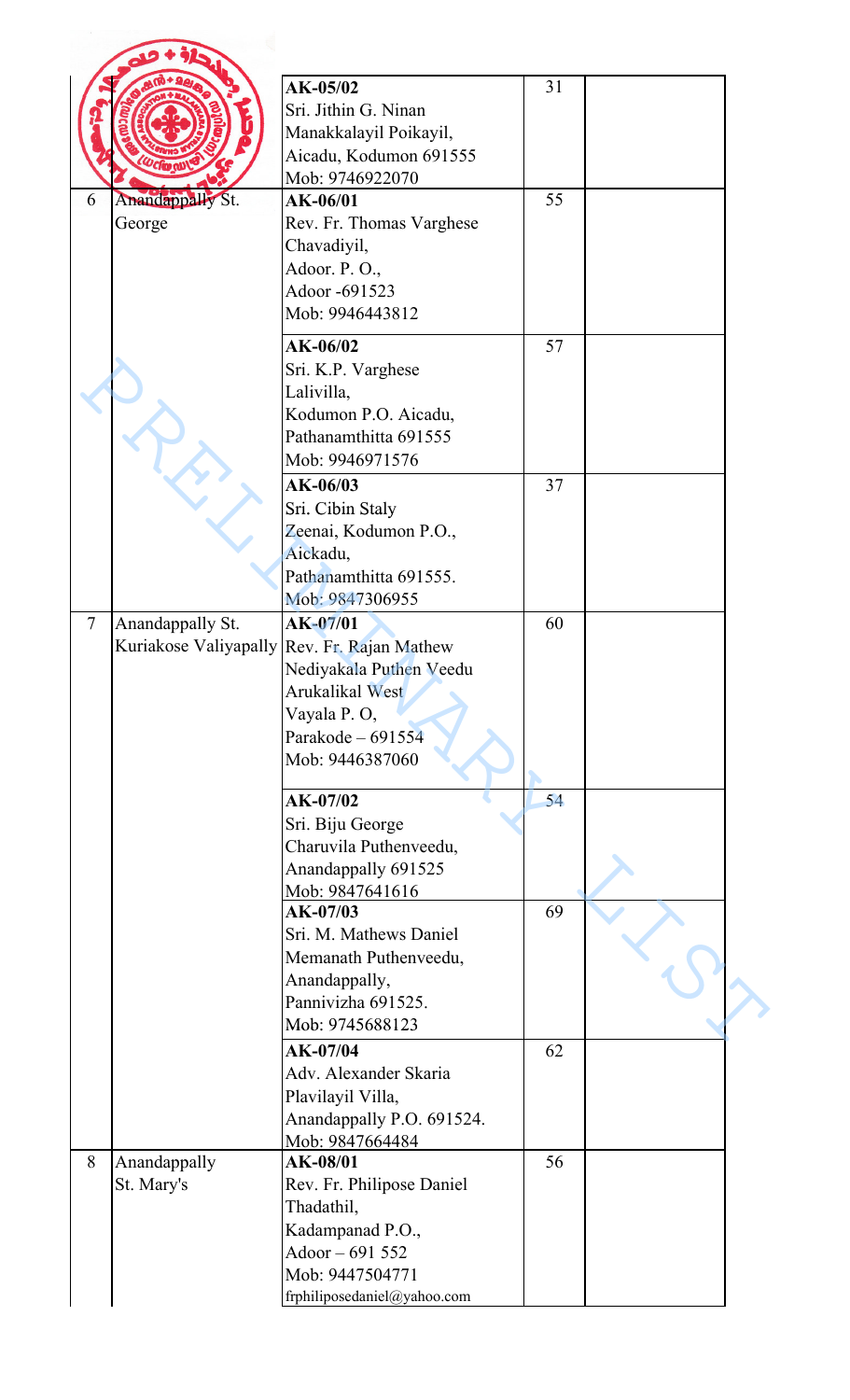|                |             | AK-08/02                      | 49 |  |
|----------------|-------------|-------------------------------|----|--|
|                |             | Sri. James Benson             |    |  |
|                |             | Plamkalayil,                  |    |  |
|                |             | Anandapplly P.O.,             |    |  |
|                |             | Pathanamthitta 691525         |    |  |
|                |             | Mob: 9746060798               |    |  |
|                |             | $i$ amesbensonpta@gmail.com   |    |  |
|                |             | AK-08/03                      | 43 |  |
|                |             | Sri. Aby Thomas               |    |  |
|                |             | Green Land,                   |    |  |
|                |             | Anandapplly P.O.,             |    |  |
|                |             | Pathanamthitta 691525         |    |  |
|                |             | Mob: 9526623000               |    |  |
|                |             | greenlandadoor@gmail.com      |    |  |
| $\overline{9}$ | Arattupuzha | AK-09/01                      |    |  |
|                | St. George  | Rev.Fr. Alexander Koodarathil |    |  |
|                |             | Koodarathil House,            |    |  |
|                |             | Adoor P.O.,                   |    |  |
|                |             | Adoor 691523.                 |    |  |
|                |             | Mob: 9446675159               |    |  |
|                |             |                               |    |  |
|                |             | AK-09/02                      | 44 |  |
|                |             | Sri. Jinu John                |    |  |
|                |             | Thattakkattu House,           |    |  |
|                |             | Thazhathuvadakku P.O.,        |    |  |
|                |             | Methukummel,                  |    |  |
|                |             | Adoor 691526.                 |    |  |
|                |             | Mob: 9400197475               |    |  |
|                |             | iinuiohn78@gmail.com          |    |  |
|                |             | AK-09/03                      | 30 |  |
|                |             | Sri. Subin T. Thampy          |    |  |
|                |             | Thattakkattu House,           |    |  |
|                |             | Thazhathuvadakku P.O.,        |    |  |
|                |             | Methukummel, Adoor 691526.    |    |  |
|                |             | Mob: 9562111942               |    |  |
|                |             | iamsubin92@gmail.com          |    |  |
|                |             |                               |    |  |
| 10             | Chayalode   | $AK-10/01$                    | 30 |  |
|                | St. George  | Rev. Fr. Ajin G. Jacob        |    |  |
|                |             | Anuranjanam                   |    |  |
|                |             | Karuvatta,                    |    |  |
|                |             | Adoor P.O-691523              |    |  |
|                |             | Mob: 9497329551               |    |  |
|                |             | $2013$ ajin@gmail.com         |    |  |
|                |             | AK-10/02                      | 34 |  |
|                |             | Sri. Siby Philip              |    |  |
|                |             | Arukuvila Puthenveedu,        |    |  |
|                |             | Chayalode P.O., Adoor.        |    |  |
|                |             | Mob: 9961633657               |    |  |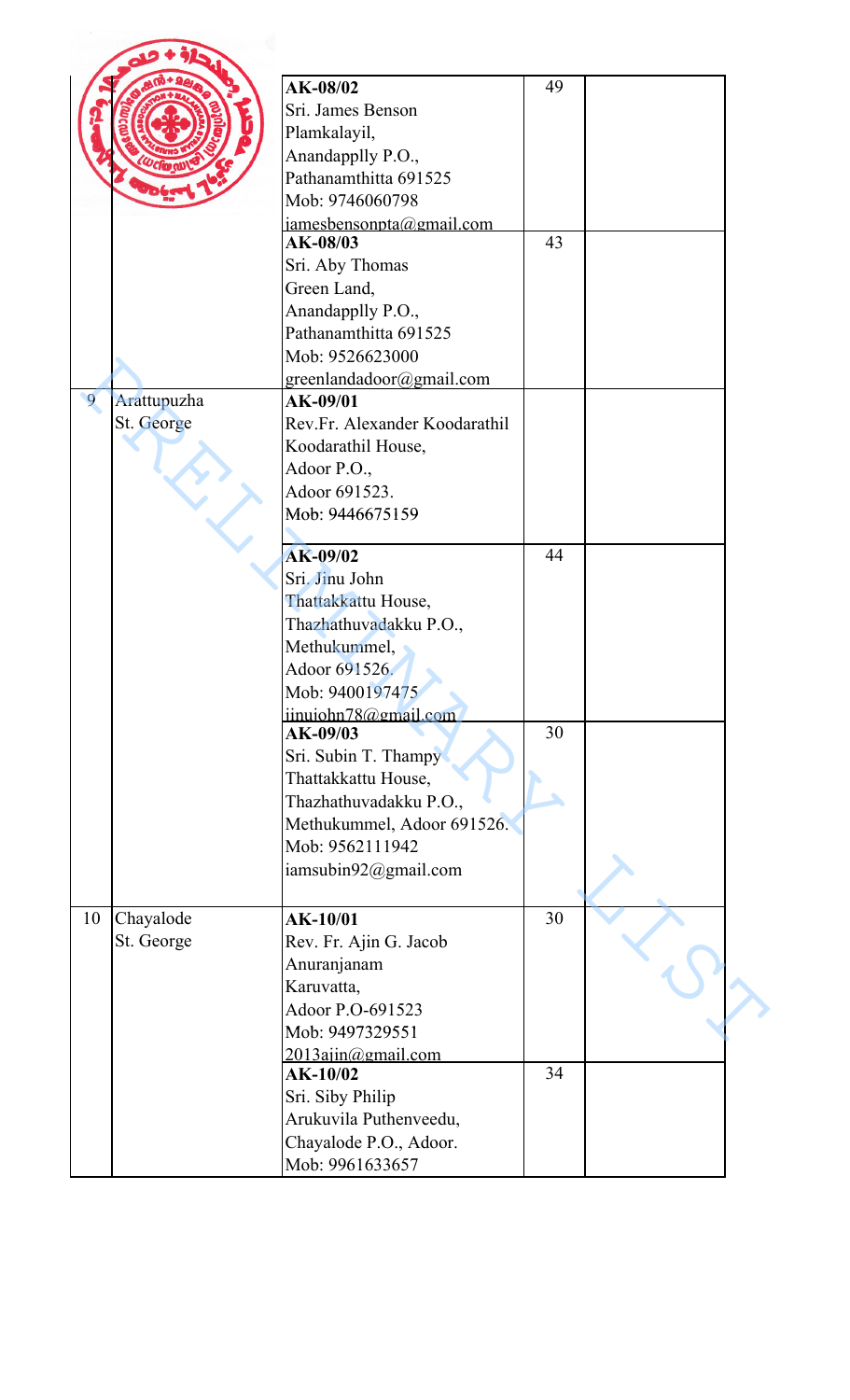|    | helikkuzhy    | <b>AK-11/01</b>              | 31 |  |
|----|---------------|------------------------------|----|--|
|    |               | Rev.Fr. Bijin K. John        |    |  |
|    |               | Kuntharayil House,           |    |  |
|    |               | Puthumala P.O.,              |    |  |
|    |               | Ezhamkulam 691554.           |    |  |
|    |               | Mob: 9947987070              |    |  |
|    |               | bijinkjohn@gmail.com         |    |  |
|    |               | AK-11/02                     | 36 |  |
|    |               | Sri. Abey Oommen             |    |  |
|    |               | Puthenvilayil House,         |    |  |
|    |               | Chelikkuzhy P.O.,            |    |  |
|    |               | Manayara, Kollam 691556.     |    |  |
|    |               | Mob: 9446180856              |    |  |
|    |               | abeyoommen86@gmail.com       |    |  |
| 12 | Elamannoor    | AK-12/01                     | 40 |  |
|    | St. Thomas    |                              |    |  |
|    |               | Rev. Fr. Dr. Mathew Varghese |    |  |
|    |               | (Vinu)                       |    |  |
|    |               | Sreyas Aramana               |    |  |
|    |               | Mar Epiphanios Center        |    |  |
|    |               | Adoor-691523                 |    |  |
|    |               | Mob:: 9496324483             |    |  |
|    |               | frvinuvarghese@gmail.com     |    |  |
|    |               |                              |    |  |
|    |               | AK-12/02                     | 68 |  |
|    |               | Sri. Varghese Rajan          |    |  |
|    |               | Vathalloor Puthenveedu.      |    |  |
|    |               | Elamannoor P.O. 691524       |    |  |
|    |               | Mob: 9947203614              |    |  |
|    |               | mathewyrai@gmail.com         |    |  |
|    |               | $AK-12/03$                   | 53 |  |
|    |               | Sri. Reji Thomas Poovathur   |    |  |
|    |               | Poovathur House,             |    |  |
|    |               | Maroor P.O.,                 |    |  |
|    |               | Elamannoor 691524.           |    |  |
|    |               | Mob: 9947327859              |    |  |
|    |               |                              |    |  |
|    |               | rejioovathur@gmail.com       |    |  |
| 13 | Elampallickal | AK-13/01                     | 42 |  |
|    | St. George    | Rev. Fr. Dr. Georgy Joseph   |    |  |
|    |               | Padinjare Peedikayil,        |    |  |
|    |               | Near H. S. Junction,         |    |  |
|    |               | Adoor. P.O., 691523          |    |  |
|    |               | Mob: 9447365252              |    |  |
|    |               | AK-13/02                     | 65 |  |
|    |               | Sri. O. Varghese             |    |  |
|    |               | Thadathil Kizhakkethil,      |    |  |
|    |               | Elampallikkal, Adoor.        |    |  |
|    |               | Mob: 9388908603              |    |  |
| 14 | Enathu        | AK-14/01                     | 48 |  |
|    | St. Kuriakose |                              |    |  |
|    |               | Rev. Fr. Kurian Varghese     |    |  |
|    |               | St. George Home              |    |  |
|    |               | Edakkadu P.O, Kadampanadu -  |    |  |
|    |               | 691 552                      |    |  |
|    |               | Mob: 9446754841              |    |  |
|    |               |                              |    |  |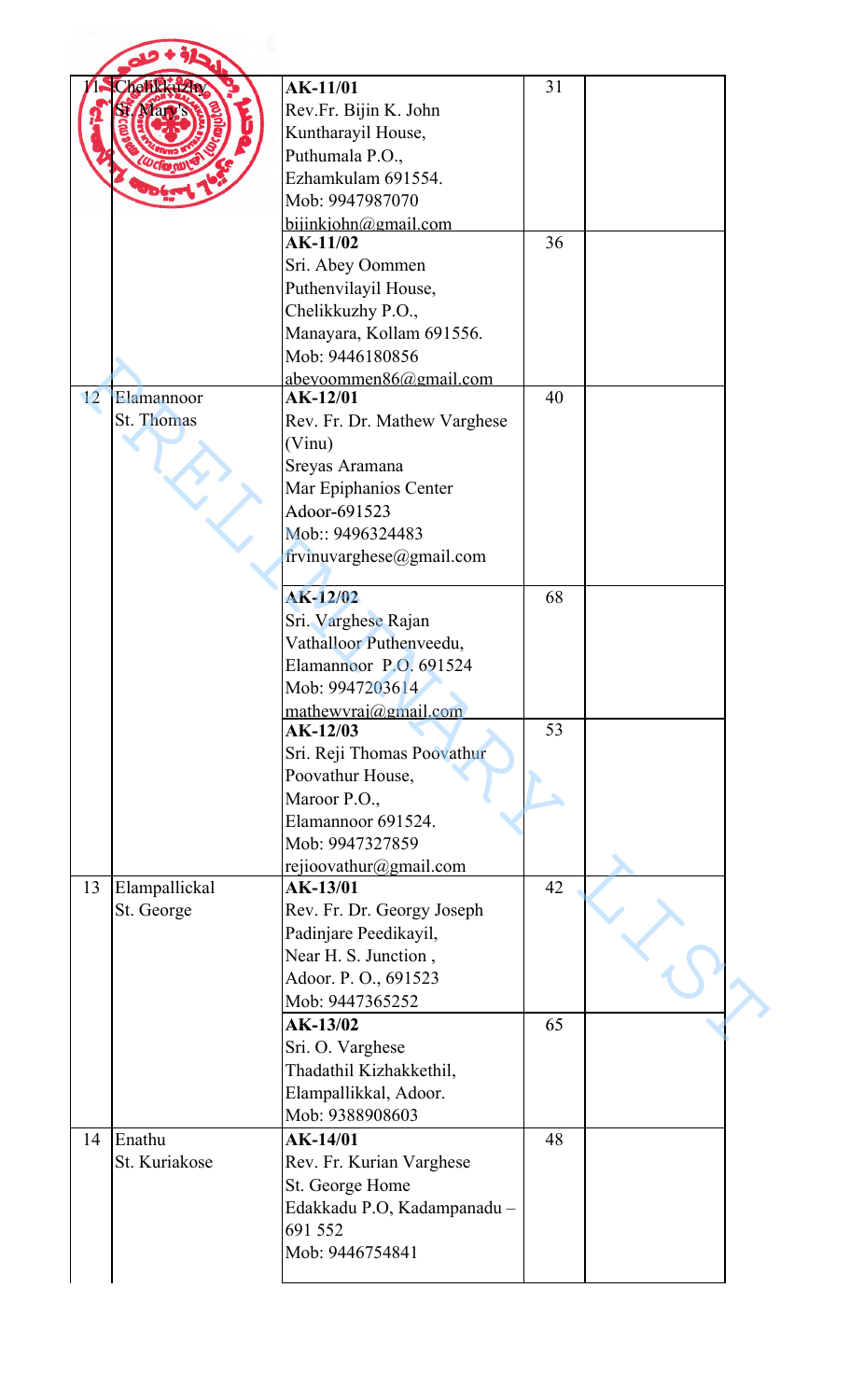|    |                | AK-14/02                        | 52 |  |
|----|----------------|---------------------------------|----|--|
|    |                |                                 |    |  |
|    |                | Sri. Sleeba Varghese            |    |  |
|    |                | Kalayorizhikathu,               |    |  |
|    |                | Kaithaparampu P.O.              |    |  |
|    |                | Enathu 691526                   |    |  |
|    |                | Mob: 9847998083                 |    |  |
|    |                | AK-14/03                        | 52 |  |
|    |                | Sri. Santhosh M. Sam            |    |  |
|    |                | Mukaluvilayil,                  |    |  |
|    |                | Elangamangalom,                 |    |  |
|    |                | Enathu P.O. 691526.             |    |  |
|    |                | Mob: 9846028533                 |    |  |
|    |                | AK-14/04                        | 72 |  |
|    |                | Sri. O. Baby                    |    |  |
|    |                | Puthenvilayil,                  |    |  |
|    |                | Thazhathu Vadakke P.O.,         |    |  |
|    |                | Methukumel 691526.              |    |  |
|    |                | Mob: 9645374480                 |    |  |
| 15 | Ezhamkulam     | AK-15/01                        | 45 |  |
|    | Mar Gregorios  | Rev. Fr. Dr. Jose John          |    |  |
|    |                | Nellivila Puthen Veedu          |    |  |
|    |                | Ammakandakara,                  |    |  |
|    |                | Chennampally                    |    |  |
|    |                |                                 |    |  |
|    |                | Adoor P.O- 691523               |    |  |
|    |                | Mob: 9446600125                 |    |  |
|    |                | AK-15/02                        | 46 |  |
|    |                | Sri. Thomas Varghese            |    |  |
|    |                | Tharayil House,                 |    |  |
|    |                | Nedumon P.O.,                   |    |  |
|    |                | Ezhamkulam 691556.              |    |  |
|    |                | Mob: 9847586616                 |    |  |
| 16 | Ezhamkulam     | AK-16/01                        | 46 |  |
|    | St. Mary's (N) | Rev. Fr. Thomas P. Mukalil      |    |  |
|    |                | Mukalil Veedu                   |    |  |
|    |                | Gandhi Juction, Koodal P.O,     |    |  |
|    |                | Pathanamthitta 689693.          |    |  |
|    |                | Mob: 9447421948                 |    |  |
|    |                |                                 |    |  |
|    |                | frmukalil@gmail.com<br>AK-16/02 | 57 |  |
|    |                |                                 |    |  |
|    |                | Sri. Aju G.                     |    |  |
|    |                | Lilith Garden, Kannamcode,      |    |  |
|    |                | Adoor P.O. 691523.              |    |  |
|    |                | Mob: 9447462817                 |    |  |
|    |                | ezhakulam.aju@gmail.com         |    |  |
|    |                | AK-16/03                        | 40 |  |
|    |                | Sri. Shiju Varghese             |    |  |
|    |                | Moovakkottu Melethil,           |    |  |
|    |                | Puthumala P.O., Ezhakulam,      |    |  |
|    |                | Adoor 691554.                   |    |  |
|    |                |                                 |    |  |
|    |                | Mob: 7012902920                 |    |  |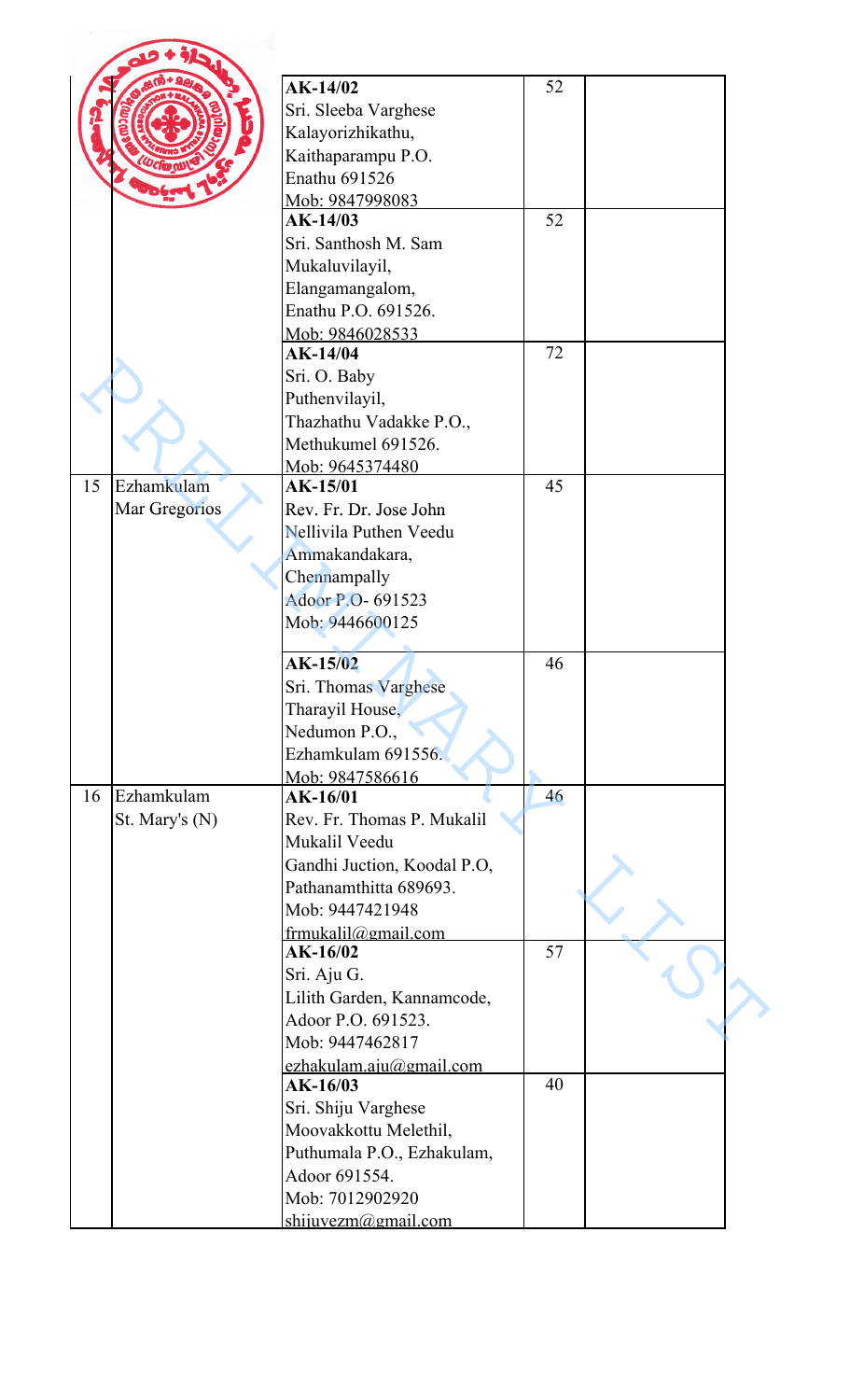|    | nchappara<br><b>APATE20</b> | AK-17/01<br>Rev. Fr. Prof. Jacob Roy N J     | 57 |  |
|----|-----------------------------|----------------------------------------------|----|--|
|    |                             | St. Jude's Home                              |    |  |
|    |                             | Maloor College P. O                          |    |  |
|    |                             | Pathanapuram - 689695                        |    |  |
|    |                             | Mob: 9447398266                              |    |  |
|    |                             | AK-17/02                                     | 68 |  |
|    |                             | Sri. P.G. Abraham                            |    |  |
|    |                             | Kulakkadu Puthanveettil,                     |    |  |
|    |                             | Nedumoncavu P.O.,                            |    |  |
|    |                             | Pathanamthitta 689693.                       |    |  |
|    |                             | Mob: 9446944655<br>AK-17/03                  | 56 |  |
|    |                             | Sri. Mathew Cheriyan                         |    |  |
|    |                             | Kulakkadu Bijuvilla,                         |    |  |
|    |                             | Inchappara,                                  |    |  |
|    |                             | Koodal 689693.                               |    |  |
|    |                             | Mob: 9447354948                              |    |  |
| 18 | Kadackkamon                 | AK-18/01                                     | 47 |  |
|    | St. George                  | Rev. Fr. Paul Varghese                       |    |  |
|    |                             | St. George Orthodox Church<br>Kadakkamon,    |    |  |
|    |                             | Pathanapuram P.O. 689695                     |    |  |
|    |                             | Mob: 9961321680                              |    |  |
|    |                             | frbijisvriac11@gmail.com                     |    |  |
|    |                             | AK-18/02                                     | 65 |  |
|    |                             | Sri. George Danielkutty                      |    |  |
|    |                             | Puthupparambil,                              |    |  |
|    |                             | Kadackkamon,                                 |    |  |
|    |                             | Pathanapuram P.O. 689695.<br>Mob: 8547893169 |    |  |
|    |                             | georgedanielkutty@hotmail.com                |    |  |
|    |                             | AK-18/03                                     |    |  |
|    |                             | Sri. Johnson Joseph                          |    |  |
|    |                             | Danapadickal,                                |    |  |
|    |                             | Kizhakkemuri,                                |    |  |
|    |                             | Pathanapuram 689695.<br>Mob: 9539498888      |    |  |
|    |                             | johnsonitaxes@gmail.com                      |    |  |
| 19 | Kadampanadu                 | AK-19/01                                     | 46 |  |
|    | St. Thomas Cathedral        | Rev.Fr.Dr. Thampi Varughese                  |    |  |
|    |                             | Bethaniya Pulimoottil                        |    |  |
|    |                             | Konni P.O.,                                  |    |  |
|    |                             | Pathanamthitta - 689 691                     |    |  |
|    |                             | Ph:0468 2247714, Mob:                        |    |  |
|    |                             | 9400385783                                   |    |  |
|    |                             | thambiachan@gmail.com<br>AK-19/02            | 28 |  |
|    |                             | Sri. Aneesh Jacob                            |    |  |
|    |                             | Kuttiyil Padinjattethil,                     |    |  |
|    |                             | Kadampanad South P.O.,                       |    |  |
|    |                             | Adoor,                                       |    |  |
|    |                             | Pathanamthitta 691553                        |    |  |
|    |                             | Mob: 9446435665                              |    |  |
|    |                             | aneeshiacob@vahoo.com                        |    |  |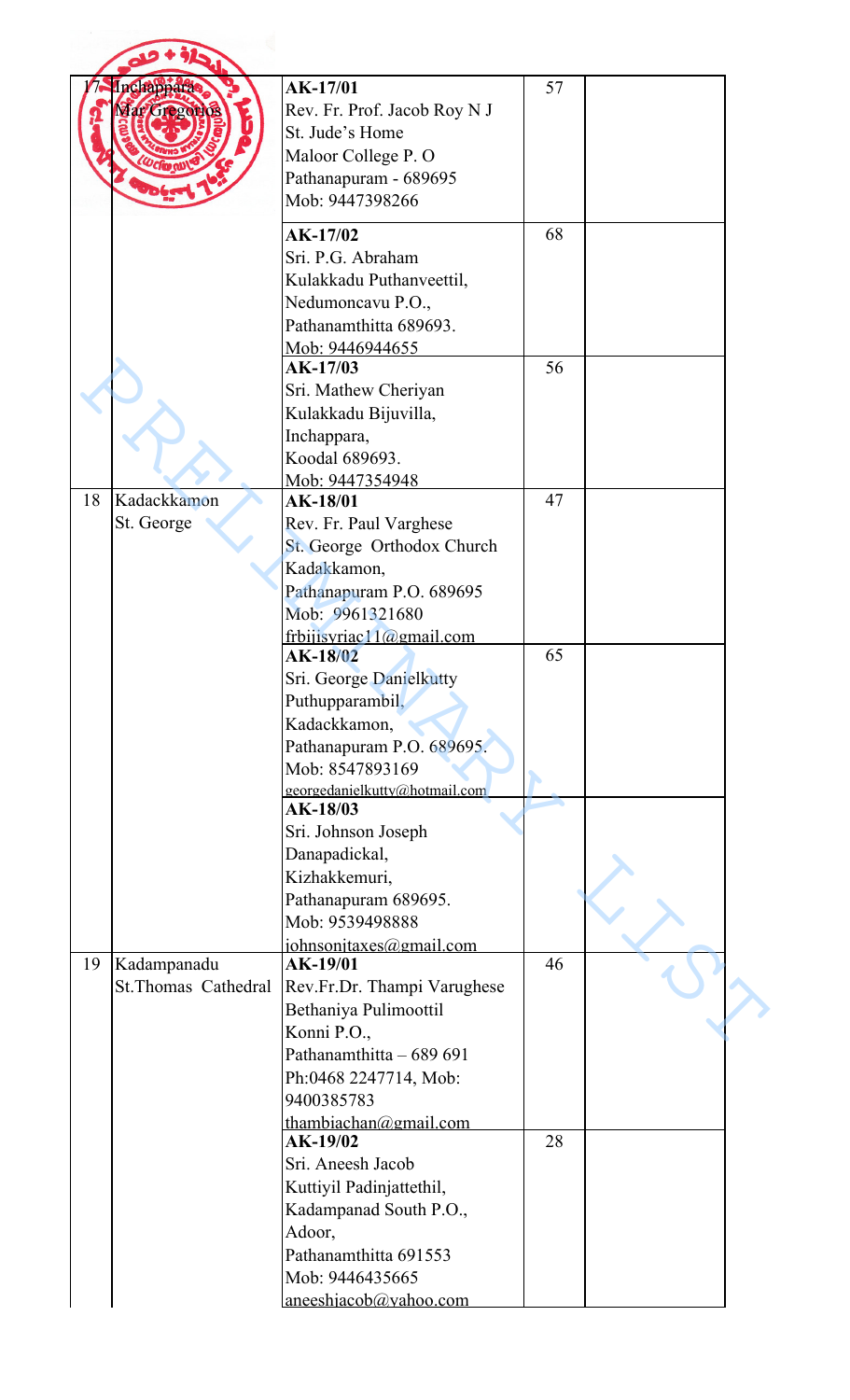| AK-19/03                      | 55 |  |
|-------------------------------|----|--|
| Sri. Kunjumon A.              |    |  |
| Vembanattazhikathu Grace      |    |  |
| Iverkala West North,          |    |  |
| Puthanambalam P.O.            |    |  |
| Pathanamthitta 691553.        |    |  |
| Mob: 9447114072               |    |  |
| vakmon@gmail.com              |    |  |
| AK-19/04                      | 52 |  |
| Sri. Jacob George             |    |  |
| Kanjiravila Puthenveedu,      |    |  |
|                               |    |  |
| Iverkala West North,          |    |  |
| Puthanambalam P.O.            |    |  |
| Pathanamthitta 691553.        |    |  |
| Mob: 9447280084               |    |  |
| jacobgeorgetharathu@gmail.com |    |  |
| AK-19/05                      | 56 |  |
| Sri. John M. Varghese         |    |  |
| Maroor Cottage,               |    |  |
| Kadampanad South P.O.,        |    |  |
| Pathanamthitta 691553.        |    |  |
| Mob: 9744662309               |    |  |
| johovarghese@yahoo.com        |    |  |
| AK-19/06                      | 57 |  |
| Sri. Joykutty A.J.            |    |  |
| Pazhavarickal,                |    |  |
| Anandalayam Mannady P.O.,     |    |  |
| Kadampanad,                   |    |  |
| Pathanamthitta 691530.        |    |  |
|                               |    |  |
| Mob: 9895839358               |    |  |
| jovkuttyjoseph64@gmail.com    | 26 |  |
| AK-19/07                      |    |  |
| Sri. Jibin Varghese           |    |  |
| Mukaluthondil Kizhakkethil    |    |  |
| Kadampanad,                   |    |  |
| Pathanamthitta 691552.        |    |  |
| Mob: 7736183953               |    |  |
| vibinvarghese76@gmail.com     |    |  |
| AK-19/08                      | 33 |  |
| Sri. Jibu Babu                |    |  |
| Kottoorethu Jibu Bhavan       |    |  |
| Kadampanad South P.O.,        |    |  |
| Pathanamthitta 691553.        |    |  |
| Mob: 9539187439               |    |  |
| iibu187439@gmail.com          |    |  |
| AK-19/09                      | 45 |  |
| Sri. Binumon S.               |    |  |
|                               |    |  |
| Charinjakalayil Vilayil       |    |  |
| Kadampanad P.O.,              |    |  |
| Pathanamthitta 691552.        |    |  |
| Mob: 9447398302               |    |  |
| binusamuelbinu6@gmail.com     |    |  |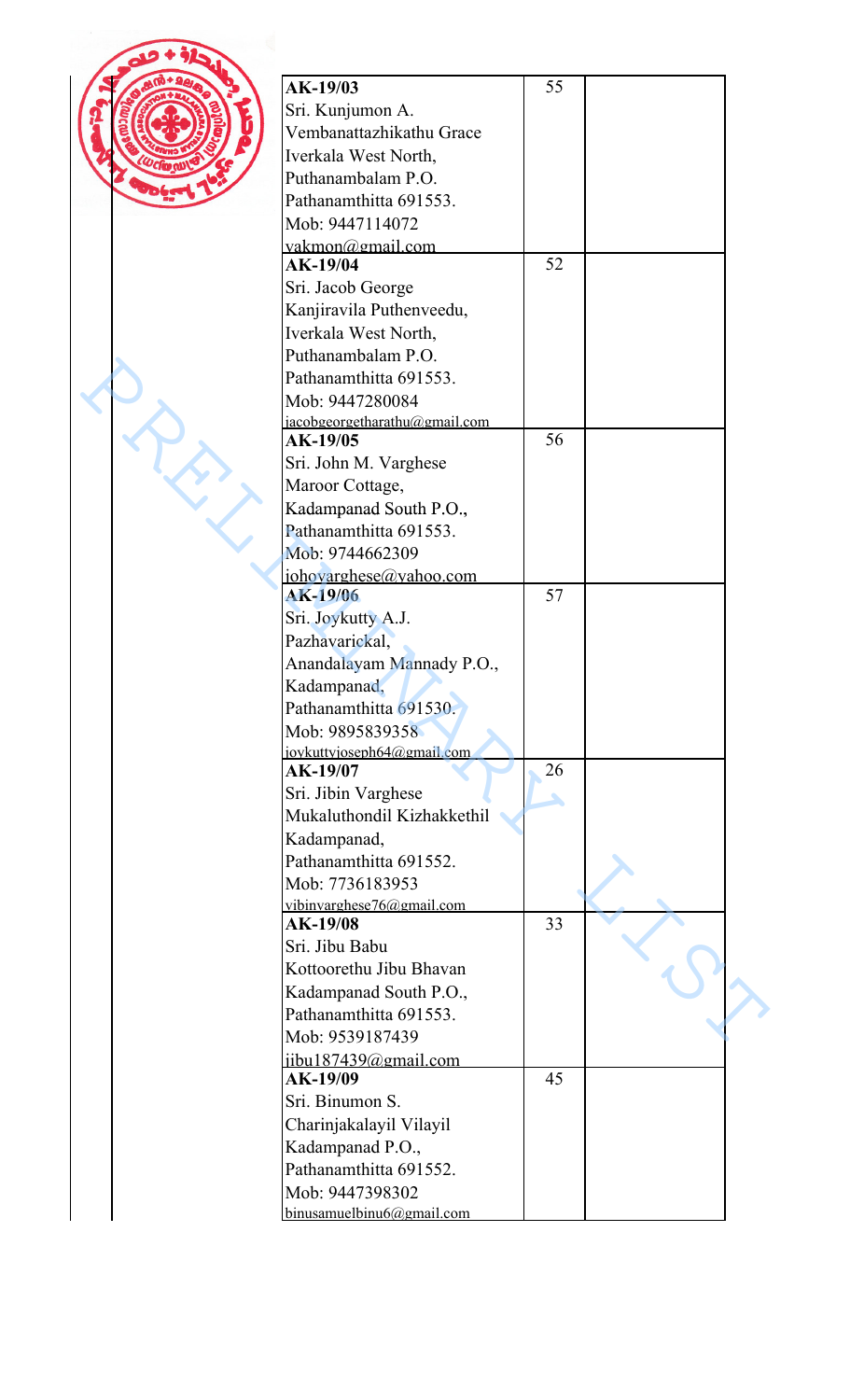|    |                                 | <b>AK-19/10</b><br>Sri. Siby Mathews<br>Sibi Bhavan,<br>Kadampanad South P.O.,<br>Pathanamthitta 691553.<br>Mob: 9947442890                                                                    | 43       |  |
|----|---------------------------------|------------------------------------------------------------------------------------------------------------------------------------------------------------------------------------------------|----------|--|
|    |                                 | sibimathewsbabu@gmail.com<br>AK-19/11<br>Sri. Stalin Pappachan<br>Edavenethu M.G. Sadanam<br>Kadampanad South P.O.,<br>Pathanamthitta 691553.<br>Mob: 9447408830<br>stalinkadampanad@gmail.com | 43       |  |
| 20 | Kadampanadu<br>North St. Mary's | $AK-20/01$<br>Rev. Fr. Dr. Rinju P. Koshy<br>Peedikayil Trinity<br>Manakala. P.O.,<br>Adoor -691551<br>Mob: 9496321455<br>rinjupkoshy@gmail.com                                                | 42       |  |
|    |                                 | $AK-20/02$<br>Sri. P.C. Mathew<br>Parakkal House,<br>Kadampanad North P.O.<br>Pathanamthitta 691552.<br>Mob: 9847891146<br>$AK-20/03$                                                          | 69<br>40 |  |
|    |                                 | Sri. Shibu M.S.<br>Mundapallitharayil<br>Edakkad P.O., Mannarod,<br>Kadampanad 691552.<br>Mob: 9495665747                                                                                      |          |  |
| 21 | Kaithaprambu St.<br>George      | $AK-21/01$<br>Rev.Fr. T.K. Thomas<br>Puthenpurackal House,<br>Manakala P.O., Adoor 691551.<br>Mob: 9961585923                                                                                  | 51       |  |
|    |                                 | AK-21/02<br>Sri. Siju John<br>Kodithoppil House,<br>Chayalode P.O., Nedumon Via.<br>Adoor - 691556.<br>Mob: 7902524005<br>sijuthopil@gmail.com                                                 | 43       |  |
|    |                                 | $AK-21/03$<br>Sri. V.O. Georgekutty<br>Valliathu Joys Villa,<br>Nedumon P.O., Adoor 691556.<br>Mob: 9400280549                                                                                 | 74       |  |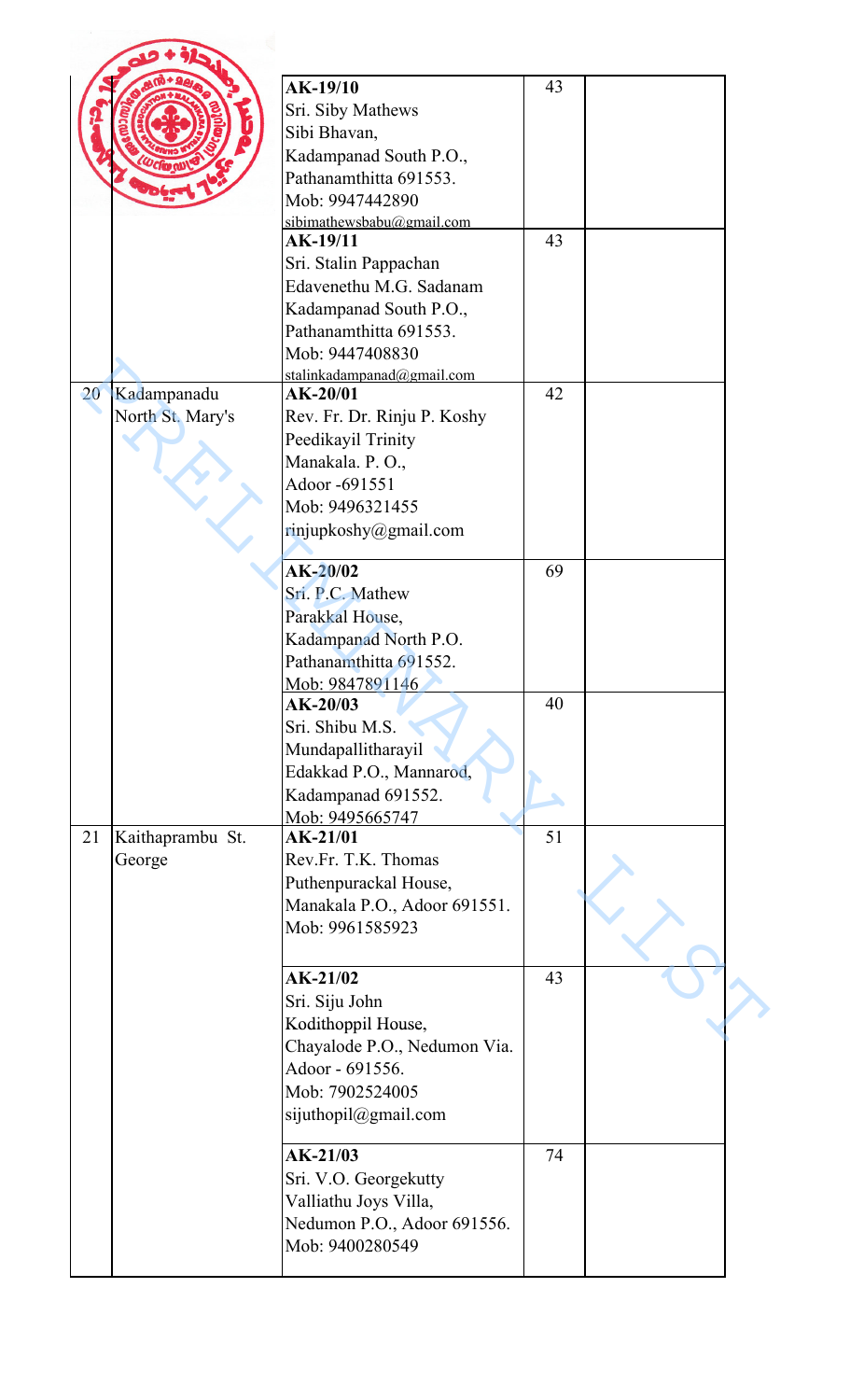| Kalanjoer St, George | $AK-22/01$                          | 53 |  |
|----------------------|-------------------------------------|----|--|
| alivapa              | Rev.Fr. V.G. John                   |    |  |
|                      | Vilayil Puthenveedu,                |    |  |
|                      | Komalloor P.O.,                     |    |  |
|                      | Charumoodu 690505.                  |    |  |
|                      | Mob: 9447453323                     |    |  |
|                      | frvgjohn $1967@gmail.com$           |    |  |
|                      | $AK-22/02$                          | 47 |  |
|                      | Sri. Aji George Joseph              |    |  |
|                      | Thanuvelil House,                   |    |  |
|                      | Koodal P.O. 689693.                 |    |  |
|                      | Mob: 9447472799                     |    |  |
|                      | aiithanuveli@gmail.com              |    |  |
|                      | $AK-22/03$                          | 53 |  |
|                      | Sri. Jacob George                   |    |  |
|                      | Carmel House,                       |    |  |
|                      | Kalanjoor P.O. 689694.              |    |  |
|                      | Mob: 9447434883                     |    |  |
|                      | jacobgeorgecarmel@gmail.com         |    |  |
|                      |                                     |    |  |
|                      | $AK-22/04$                          | 34 |  |
|                      | Sri. Anoop Mathew                   |    |  |
|                      | Baby Nivas,                         |    |  |
|                      | Koodal P.O. 689693.                 |    |  |
|                      | Mob: 9645590692                     |    |  |
|                      | anooobersoma@gmail.com              |    |  |
|                      | $AK-22/05$                          | 63 |  |
|                      | Sri. P.D. Koshy                     |    |  |
|                      | Palathumthalackal House,            |    |  |
|                      | Koodal P.O., Adoor 689693.          |    |  |
|                      | Mob: 8073136191                     |    |  |
|                      | padavidkoshy@gmail.com              |    |  |
| Kannamcode           | AK-23/01                            | 45 |  |
| St.Thomas Cathedral  | Rev. Fr. John Thomas (Tiju)         |    |  |
|                      | Nediyakalayil Lee Home,             |    |  |
|                      | Arukalickal West,                   |    |  |
|                      | Vayala. P.O.,                       |    |  |
|                      | Paracode, Adoor - 691554            |    |  |
|                      | Mob: 9447908319,                    |    |  |
|                      | aneenatiju $@g$ mail.com            |    |  |
|                      |                                     |    |  |
|                      | AK-23/02                            | 46 |  |
|                      | Dr. Thomas George                   |    |  |
|                      | Thengumvilayil,                     |    |  |
|                      | Pannivizha,                         |    |  |
|                      | Adoor P.O. 691523.                  |    |  |
|                      | Mob: 9847150301                     |    |  |
|                      |                                     |    |  |
|                      | <i>i4jiju@gmail.com</i><br>AK-23/03 | 48 |  |
|                      | Adv. Biju Varghese                  |    |  |
|                      |                                     |    |  |
|                      | Chittundayil Daniya                 |    |  |
|                      | Kannamcodu,                         |    |  |
|                      | Adoor P.O. 691523.                  |    |  |
|                      | Mob: 9447564201                     |    |  |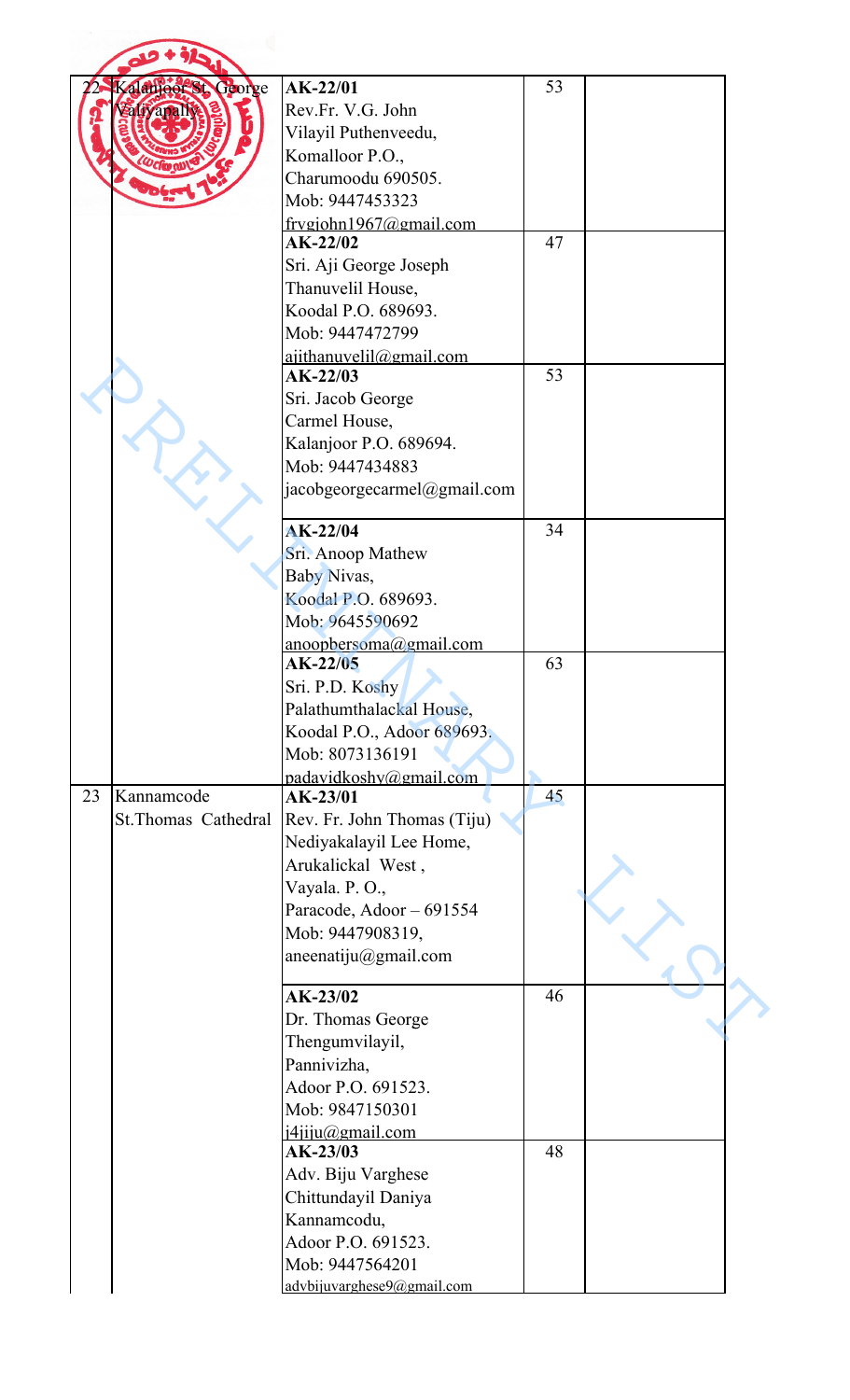|    |                      | AK-23/04                                | 60 |  |
|----|----------------------|-----------------------------------------|----|--|
|    |                      | Sri. A.V. George                        |    |  |
|    |                      | Arumpolil Geo Bhavan,                   |    |  |
|    |                      | Kottamkal,                              |    |  |
|    |                      | Adoor P.O. 691523.                      |    |  |
|    |                      | Mob: 9447002675                         |    |  |
|    |                      |                                         |    |  |
|    |                      | avgeorgeadoor62@gmail.com<br>$AK-23/05$ | 63 |  |
|    |                      | Prof. Jose V. Koshy                     |    |  |
|    |                      | Vazhavila House,                        |    |  |
|    |                      | Vadakkadathucavu P.O.,                  |    |  |
|    |                      | Adoor 691526.                           |    |  |
|    |                      |                                         |    |  |
|    |                      | Mob: 9447463154                         |    |  |
|    |                      | joseykoshy@gmail.com<br>AK-23/06        | 37 |  |
|    |                      |                                         |    |  |
|    |                      | Sri. Jijo John                          |    |  |
|    |                      | Panikkaveettil Puthenveedu,             |    |  |
|    |                      | Pannivizha,                             |    |  |
|    |                      | Adoor P.O. 691523.                      |    |  |
|    |                      | Mob: 9961325972                         |    |  |
|    |                      | jijojohn.adr@gmail.com                  |    |  |
|    |                      | AK-23/07                                | 60 |  |
|    |                      | Sri. Moncy Cheriyan                     |    |  |
|    |                      | Mukalamplavil Glory Dale                |    |  |
|    |                      | Pannivizha,                             |    |  |
|    |                      | Adoor P.O. 691523.                      |    |  |
|    |                      | Mob: 9447123004                         |    |  |
|    |                      | moncyvvy90@gmail.com                    |    |  |
|    |                      | $AK-23/08$                              | 35 |  |
|    |                      | Sri. Alan Daniel                        |    |  |
|    |                      | Panamplavil Puthiyaveedu                |    |  |
|    |                      | Parakodu P.O.,                          |    |  |
|    |                      | Adoor 691554.                           |    |  |
|    |                      | Mob: 9446076407                         |    |  |
|    |                      | alandaniel87@gmail.com                  |    |  |
|    |                      | AK-23/09                                | 53 |  |
|    |                      | Sri. Kurian Koshy                       |    |  |
|    |                      | Kalathoor Melethil,                     |    |  |
|    |                      | Malamekkara,                            |    |  |
|    |                      | Adoor P.O. 691523.                      |    |  |
|    |                      | Mob: 9447715007                         |    |  |
|    |                      | kuriankoshyadoor@gmail.com              |    |  |
| 24 | Karuvatta St. Mary's | $AK-24/01$                              | 62 |  |
|    |                      | Rev. Fr. John Varghese                  |    |  |
|    |                      | Charuvilayil Carmel                     |    |  |
|    |                      | Thuvayoor South P.O                     |    |  |
|    |                      | Kadampanad-691 552                      |    |  |
|    |                      | Mob: 9946399386                         |    |  |
|    |                      |                                         |    |  |
|    |                      | $AK-24/02$                              | 48 |  |
|    |                      | Sri. Biju Varghese                      |    |  |
|    |                      | Mavilayil House,                        |    |  |
|    |                      | Karuvatta, Adoor,                       |    |  |
|    |                      | Pathanamthitta 691523.                  |    |  |
|    |                      | Mob: 9847064646                         |    |  |
|    |                      | bijuneema@gmail.com                     |    |  |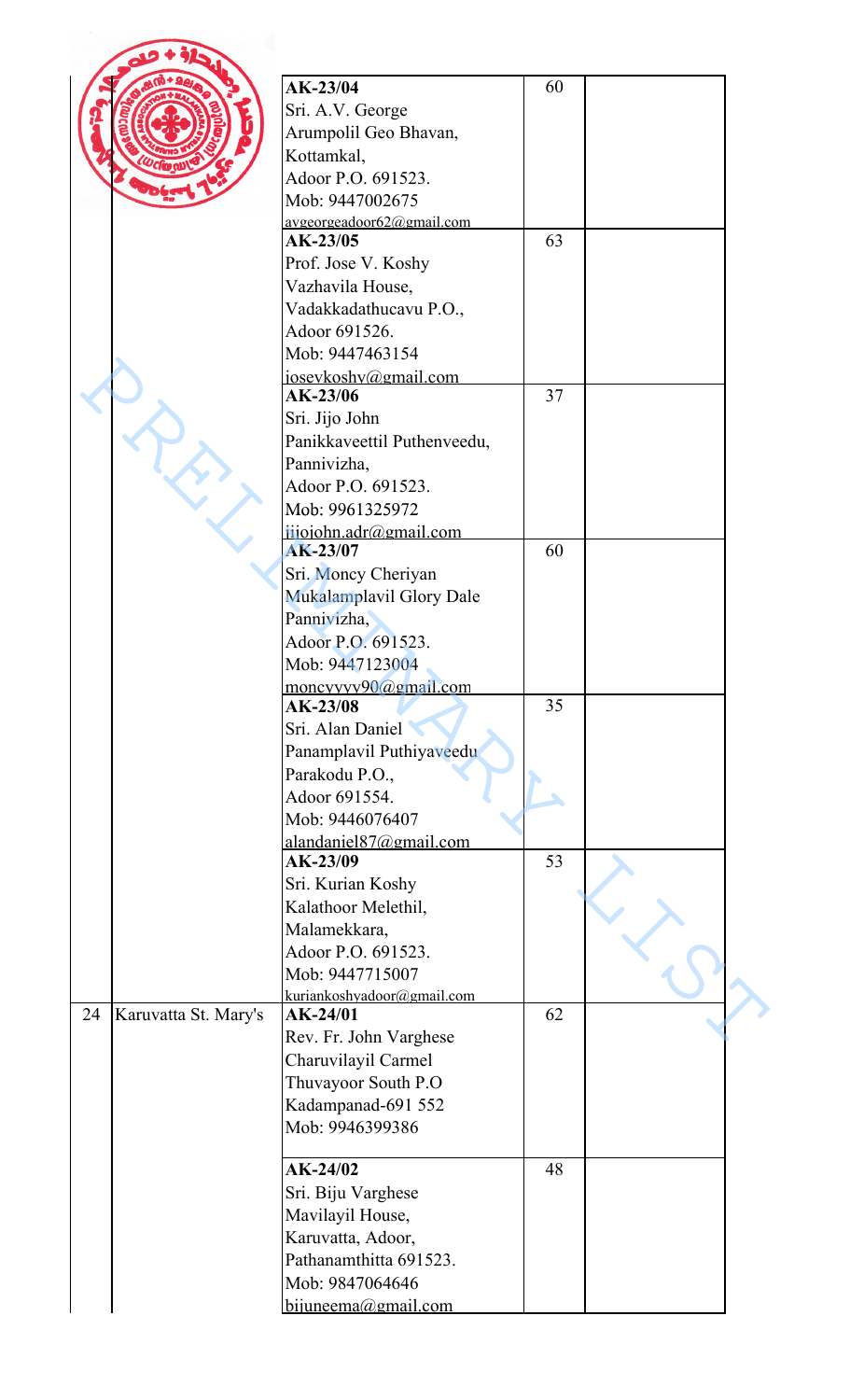|    |                                   | $AK-24/03$<br>Sri. C.T. Jacob<br>Peniel House,<br>Ammakandakara,<br>Adoor P.O.<br>Pathanamthitta 691523.<br>Mob: 9497106751<br>penieljacob8@gmail.com                   | 63 |  |
|----|-----------------------------------|-------------------------------------------------------------------------------------------------------------------------------------------------------------------------|----|--|
|    |                                   | $AK-24/04$<br>Sri. John Oommen<br>Kaithavanayil Sony Villa<br>Vidya Nagar,<br>House No. 25,<br>Adoor P.O. 691523.<br>Mob: 9447112913                                    | 62 |  |
|    |                                   | $AK-24/05$<br>Sri. Simon Thomas<br>Vattakunnil Puthen Veedu,<br>Karuvatta, Adoor P.O.,<br>Pathanamthitta 691523.<br>Mob: 9495606849<br>simonadoor28@email.com           | 58 |  |
|    |                                   | $AK-24/06$<br>Sri. Monie Mathai<br>St. Marys College,<br>Kadampanad North P.O.,<br>Pathanamthatta 691552.<br>Mob: 9447869064, 9447136013<br>aircoolmakersktm@gmail.com  | 52 |  |
| 25 | Kizhakkupuram Mar<br>Kauma Sahada | AK-25/01<br>Rev. Fr. Joseph Samuel<br>Tannam Padikal House,<br>Bhavani Nagar, Pannivizha,<br>M.G.Road Adoor-691523<br>Mob: 9037752221<br>rejesamuel2992@gmail.com       | 48 |  |
|    |                                   | $AK-25/02$<br>Sri. Varghese George<br>Vadakkekavanal Jyothis,<br>Kadika, Kaithaparambu P.O.<br>Enathu Via 691526.<br>Mob: 9961856437<br>varghesegeorge $100@$ gmail.com | 53 |  |
|    |                                   | $AK-25/03$<br>Sri. Shyju John<br>Kalluthundil Jeevan Sathi,<br>Kadika, Kaithaparambu P.O.<br>Enathu Via 691526.<br>Mob: 9969357050<br>shyjujohn $127$ @gmail.com        | 40 |  |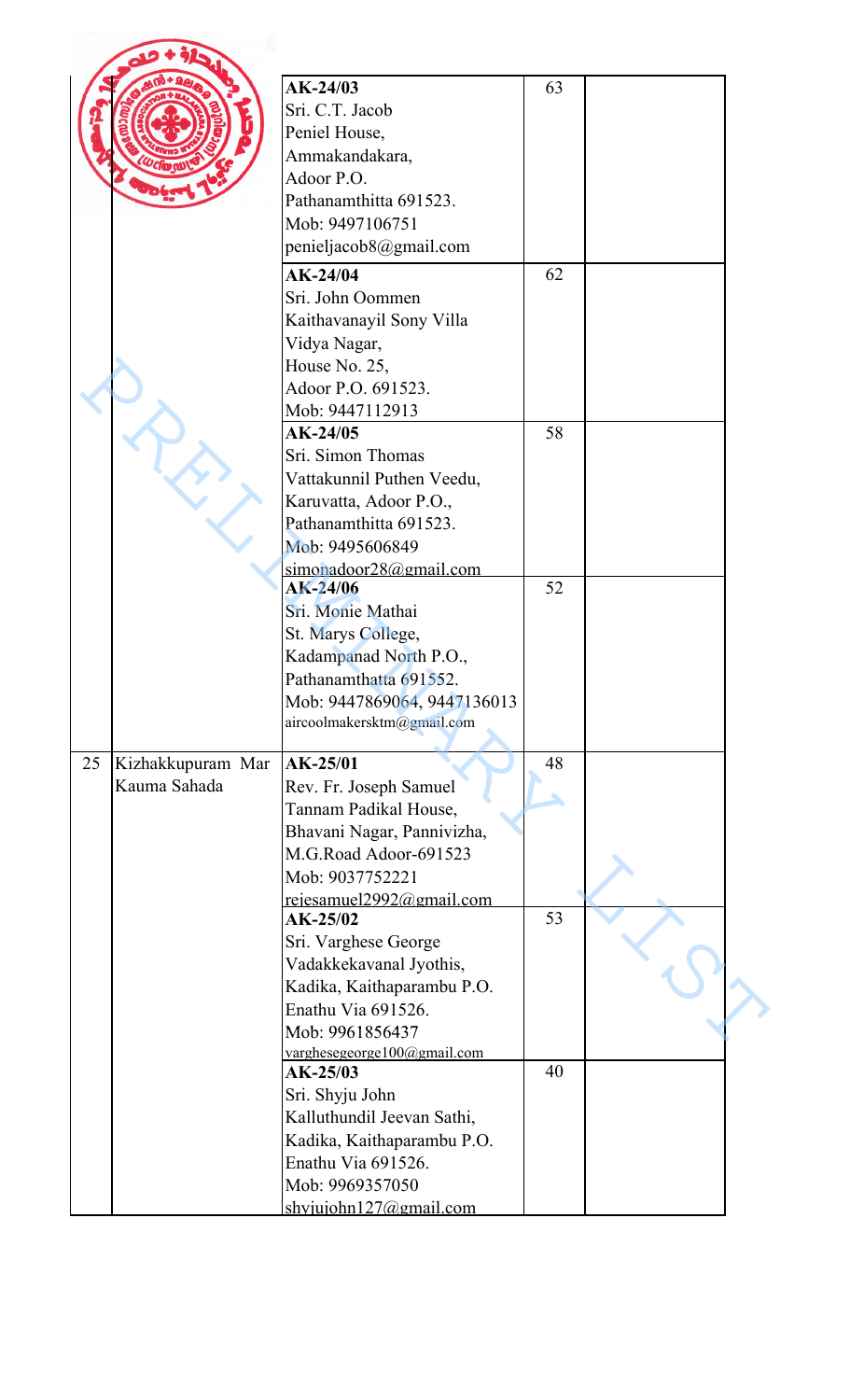| 26 | Koodal St Mary's  | $AK-26/01$                          | 50 |  |
|----|-------------------|-------------------------------------|----|--|
|    | Maha Edavaka      | Rev. Fr. Joji K. Joy                |    |  |
|    |                   | Kalathivila Puthen Veedu            |    |  |
|    |                   | Vadakkadathucavu. P. O.,            |    |  |
|    |                   | Adoor-691529                        |    |  |
|    |                   | Mob: 9447364713                     |    |  |
|    |                   | friojikjov@gmail.com                |    |  |
|    |                   | $AK-26/02$                          | 61 |  |
|    |                   | Sri. James Abraham                  |    |  |
|    |                   | Vilayil House,                      |    |  |
|    |                   | Kalanjoor P.O.,                     |    |  |
|    |                   | Pathanamthitta 689694               |    |  |
|    |                   | Mob: 9447402670                     |    |  |
|    |                   | james271473@gmail.com               |    |  |
|    |                   | $AK-26/03$                          | 68 |  |
|    |                   | Sri. Babu Mathew                    |    |  |
|    |                   | Madampil House,                     |    |  |
|    |                   | Koodal P.O.,                        |    |  |
|    |                   | Pathanamthitta 689693.              |    |  |
|    |                   | Mob: 8606381276                     |    |  |
|    |                   | madampilbabu16@gmail.com            |    |  |
|    |                   | $AK-26/04$                          | 73 |  |
|    |                   | Sri. P.S. Samuel                    |    |  |
|    |                   | Punnakkattu House,                  |    |  |
|    |                   | Koodal P.O.,                        |    |  |
|    |                   | Pathanamthitta 689693               |    |  |
|    |                   | Mob: 9447117823                     |    |  |
|    |                   | samuelpunnakkattu@gmail.com         |    |  |
|    |                   | $AK-26/05$                          | 52 |  |
|    |                   | Sri. Manoj Alex                     |    |  |
|    |                   | Muthiraparambil House,              |    |  |
|    |                   | Edathara, Kalanjoor P.O.,           |    |  |
|    |                   | Pathanamthitta.                     |    |  |
|    |                   | Mob: 9495686963                     |    |  |
|    |                   | manoialex1969@gmail.com<br>AK-26/06 | 53 |  |
|    |                   | Sri. Roy Thankachan                 |    |  |
|    |                   | Vattathakadayil Royal Villa,        |    |  |
|    |                   | Koodal P.O.,                        |    |  |
|    |                   | Pathanamthitta 689693.              |    |  |
|    |                   | Mob: 7012770126                     |    |  |
|    |                   | rovthankachan@vahoo.com             |    |  |
|    |                   | $AK-26/07$                          | 65 |  |
|    |                   | Sri. T.V. Mathukutty                |    |  |
|    |                   | Alan Villa,                         |    |  |
|    |                   | Koodal P.O.,                        |    |  |
|    |                   | Pathanamthitta 689693.              |    |  |
|    |                   | Mob: 9447096621                     |    |  |
|    |                   | tymathukutty1956@gmail.com          |    |  |
| 27 | Koodal St. Paul's | AK-27/01                            | 51 |  |
|    |                   | Rev.Fr. James Iype                  |    |  |
|    |                   | Thekkedathu House,                  |    |  |
|    |                   | Pathirickal,                        |    |  |
|    |                   | Pathanapuram 689695.                |    |  |
|    |                   | Mob: 8157968896                     |    |  |
|    |                   | james.ivpe@yahoo.in                 |    |  |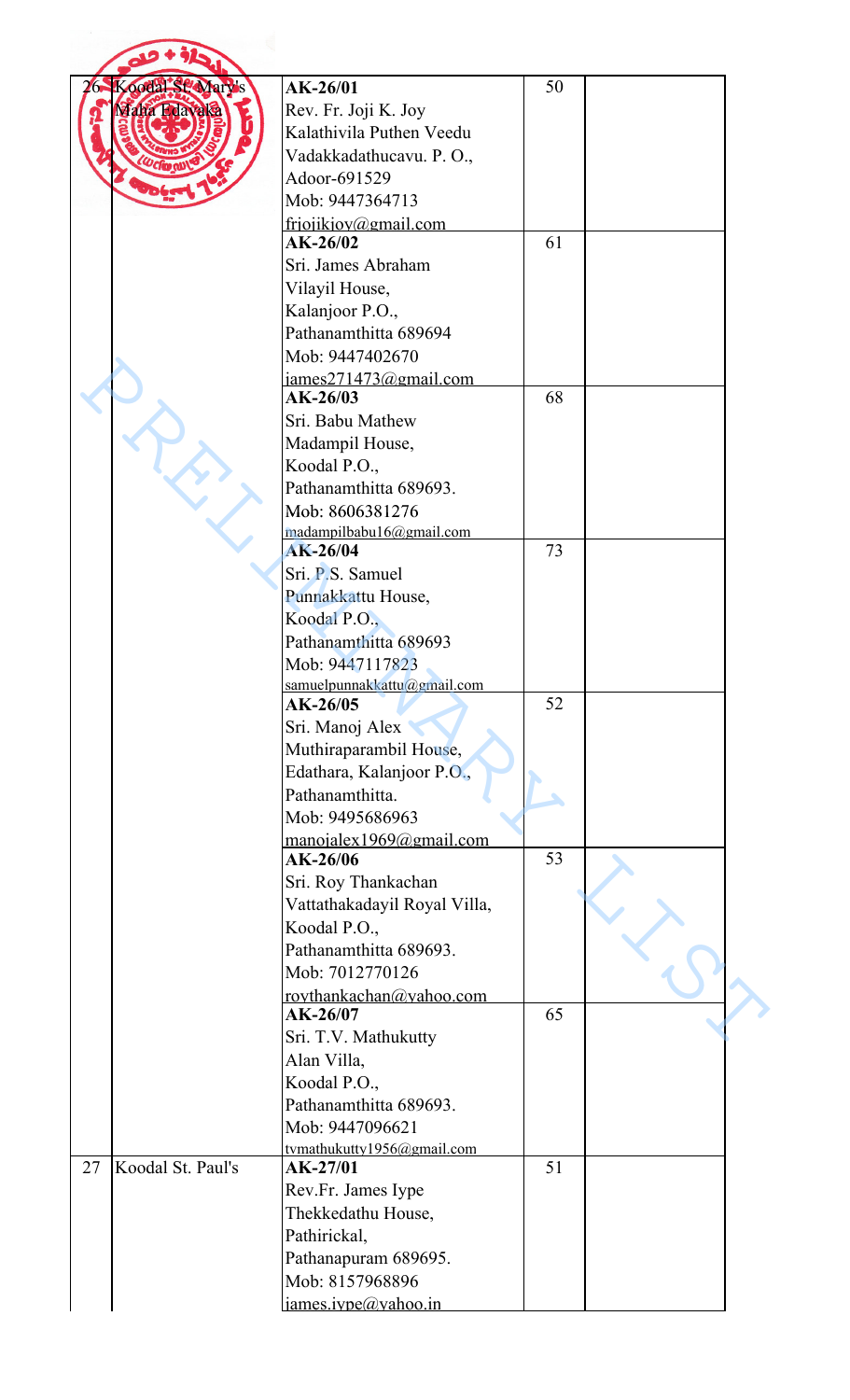|    |                              | $AK-27/02$<br>Sri. E.M. John<br>Pallikizhakethil House,<br>Koodal P.O. 689693.<br>Mob: 8304806377, 9447009377<br>johnem50@gmail.com                                 | 75 |  |
|----|------------------------------|---------------------------------------------------------------------------------------------------------------------------------------------------------------------|----|--|
|    |                              | $AK-27/03$<br>Sri. Madathil Vinod<br>Madathil House,<br>Murinjakal P.O.,<br>Koodal, Pathanamthitta 689693.<br>Mob: 9745268711                                       | 52 |  |
| 28 | Kottanalloor<br>Marthasmooni | AK-28/01<br>Rev.Fr.Thomas Oommen<br>(Jibin Sabu)<br>Puthenparambil (H)<br>Pidavoor P O, Pathanapuram,<br>Kollam-689695<br>Mob: 8907998415<br>mail2frjibin@gmail.com | 28 |  |
|    |                              | $AK-28/02$<br>Sri. Shaji K. Baby<br>Kariyattuvilayil House,<br>Manakala P.O.<br>Adoor 691523.<br>Mob: 9846745373                                                    | 54 |  |
|    |                              | AK-28/03<br>Sri. Nimesh Raj<br>Peedikayil Tabore,<br>Manakala P.O.,<br>Adoor 691551.<br>Mob: 9744406050                                                             | 45 |  |
|    |                              | AK-28/04<br>Sri. Benny Rajan<br>Nedumpaikulathu House,<br>Manakala P.O.,<br>Adoor 691523.<br>Mob: 9744886325                                                        | 65 |  |
| 29 | Maloor St Gregorios          | AK-29/01<br>Rev. Fr. Y. Mathews<br><b>Bethlehem Ashram</b><br>Chengamanadu P.O.<br>Kottarakkara-691557<br>Mob: 9447050965                                           | 54 |  |
|    |                              | $AK-29/02$<br>Sri. Shinu P. John<br>Shaji Bhavan<br>Maloor College P.O.,<br>Pathanapuram 689695.<br>Mob: 9847885473                                                 | 44 |  |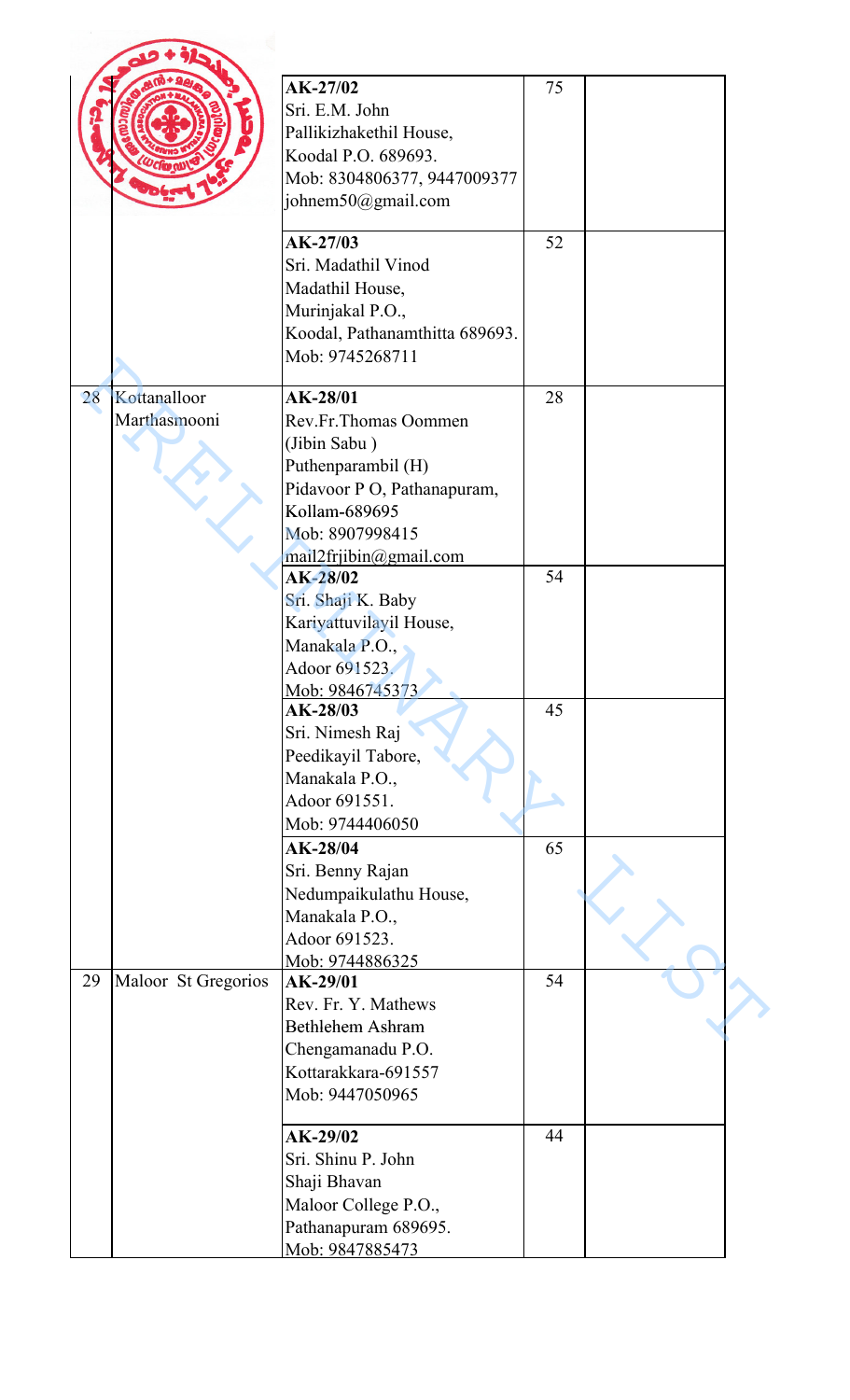|                         | Mangadu St Mary's                                                                                                                                                              | AK-30/01<br>Rev. Fr. Justin Abraham<br>Jolly Vihar<br>Kuttumannil, Kalanjoor P.O<br>Pathanamthitta 689694.<br>Mob: 9745876228<br>justin319@gmail.com                     | 33 |                      |
|-------------------------|--------------------------------------------------------------------------------------------------------------------------------------------------------------------------------|--------------------------------------------------------------------------------------------------------------------------------------------------------------------------|----|----------------------|
|                         |                                                                                                                                                                                | AK-30/02<br>Er. Thomas Mathew<br>Mangattath Puthenveedu,<br>Mangadu, Chayalodu P.O.<br>Pathanamthitta 691556.<br>Mob. 9447397647<br>$erthomasmangad(\partial gmail.com)$ | 65 | MC Member 2017<br>22 |
|                         |                                                                                                                                                                                | AK-30/03<br>Sri. P.J. Samkutty<br>Vazhoott Puthenveedu,<br>Mangad, Chalayodu P.O.,<br>Pathanamthitta 691556.<br>Mob: 9539771710                                          | 67 |                      |
| 31<br>Maroor St. Mary's | <b>AK-31/01</b><br>Rev. Fr. John Samuel<br>Thayyil Eden,<br>Kadampanad South<br>Manampuzha P.O,<br>Adoor- 691 553<br>Mob: 9447868567.<br>7907191292<br>frsunuthayyil@gmail.com | 37                                                                                                                                                                       |    |                      |
|                         |                                                                                                                                                                                | $AK-31/02$<br>Sri. Thomas V.J.<br>Vengavila House,<br>Maroor P.O.,<br>Elamannoor 691524.<br>Mob: 8593837716                                                              | 62 |                      |
|                         |                                                                                                                                                                                | AK-31/03<br>Sri. Manoj George<br>Peedikayil,<br>Elamannoor P.O.,<br>Elamannoor 691524.<br>Mob: 9447564401                                                                | 45 |                      |
| 32                      | Nedumon St.Mary's                                                                                                                                                              | AK-32/01<br>Rev.Fr. Jerin John<br>Koladathathu Bhavan<br>Manakala P.O.,<br>Adoor 691551.<br>Mob: 9847145977<br>$irn.$ jhn.adur@gmail.com                                 | 35 |                      |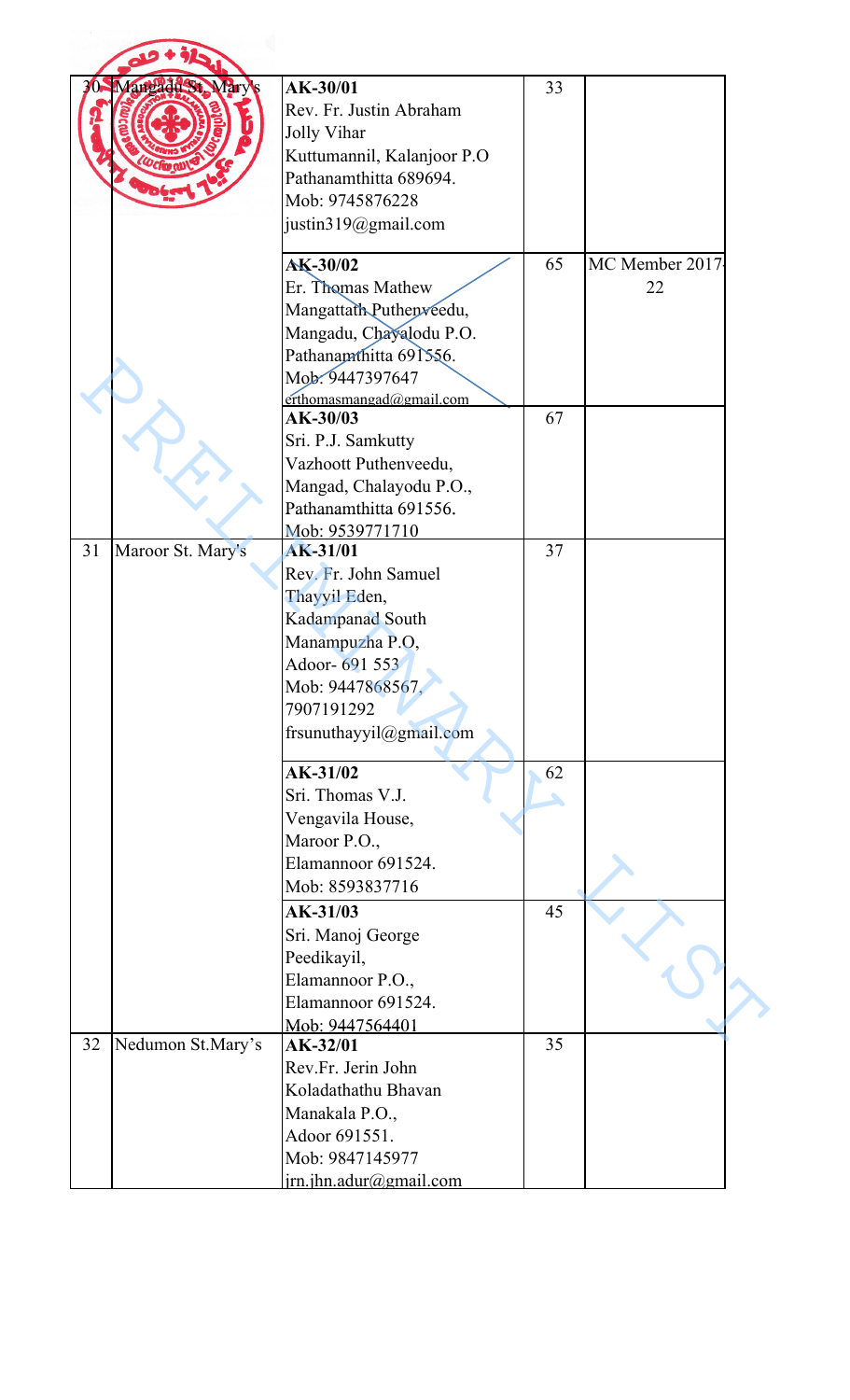|    | octanacticSt Geroge                               | AK-33/01<br>Rev.Fr. Alex Jose Mathew<br>Puthuparambil House,<br>Mylara Town P.O.,<br>Pathanamthitta 689678.<br>Mob: 8593920061<br>aljomath90@gmail.com<br>AK-33/02<br>Dr. Rajin George Abraham<br>Chempakaseril House,<br>Nooranad, Alappuzha 690504.<br>Mob: 8547885470<br>dr. rojin@gmail.com | 31<br>52 |  |
|----|---------------------------------------------------|-------------------------------------------------------------------------------------------------------------------------------------------------------------------------------------------------------------------------------------------------------------------------------------------------|----------|--|
| 34 | Parakode<br>St. Peters & St. Pauls<br>Valiyapally | AK-34/01<br>Rev. Fr. Oommen Mattackal<br>Niranam, Mattackal House,<br>Valanjavattom. P.O.,<br>Thiruvalla - 689104<br>Mob: 9446021463<br>mattakkalachen@gmail.com                                                                                                                                | 42       |  |
|    |                                                   | $AK-34/02$<br>Sri. Baby Daniel<br>Rajuvilasam,<br>Arukalickal West,<br>Vayala P.O.,<br>Parakode 691554<br>Mob: 9447114079<br>baby.lithun@gmail.com                                                                                                                                              | 63       |  |
|    |                                                   | AK-34/03<br>Sri. Jacob John<br>Thattakatu Ananda Bhavan<br>Arucalikkel,<br>Parakode 691554<br>Mob: 9847096329<br>jacobjohnaanantham@gmail.com                                                                                                                                                   | 56       |  |
|    |                                                   | AK-34/04<br>Sri. Thomas Varghese<br>Ettivlaputhen Veedu,<br>Arukolickal West,<br>Vayala P.O., Adoor 691554<br>Mob: 9846417039                                                                                                                                                                   | 50       |  |
|    |                                                   | AK-34/05<br>Sri. Mathew Rajan<br>Kavumkal House,<br>Parakode P.O.<br>Ezhamkulam 691554.<br>Mob: 9447357282<br>mathewrai08@gmail.com                                                                                                                                                             | 50       |  |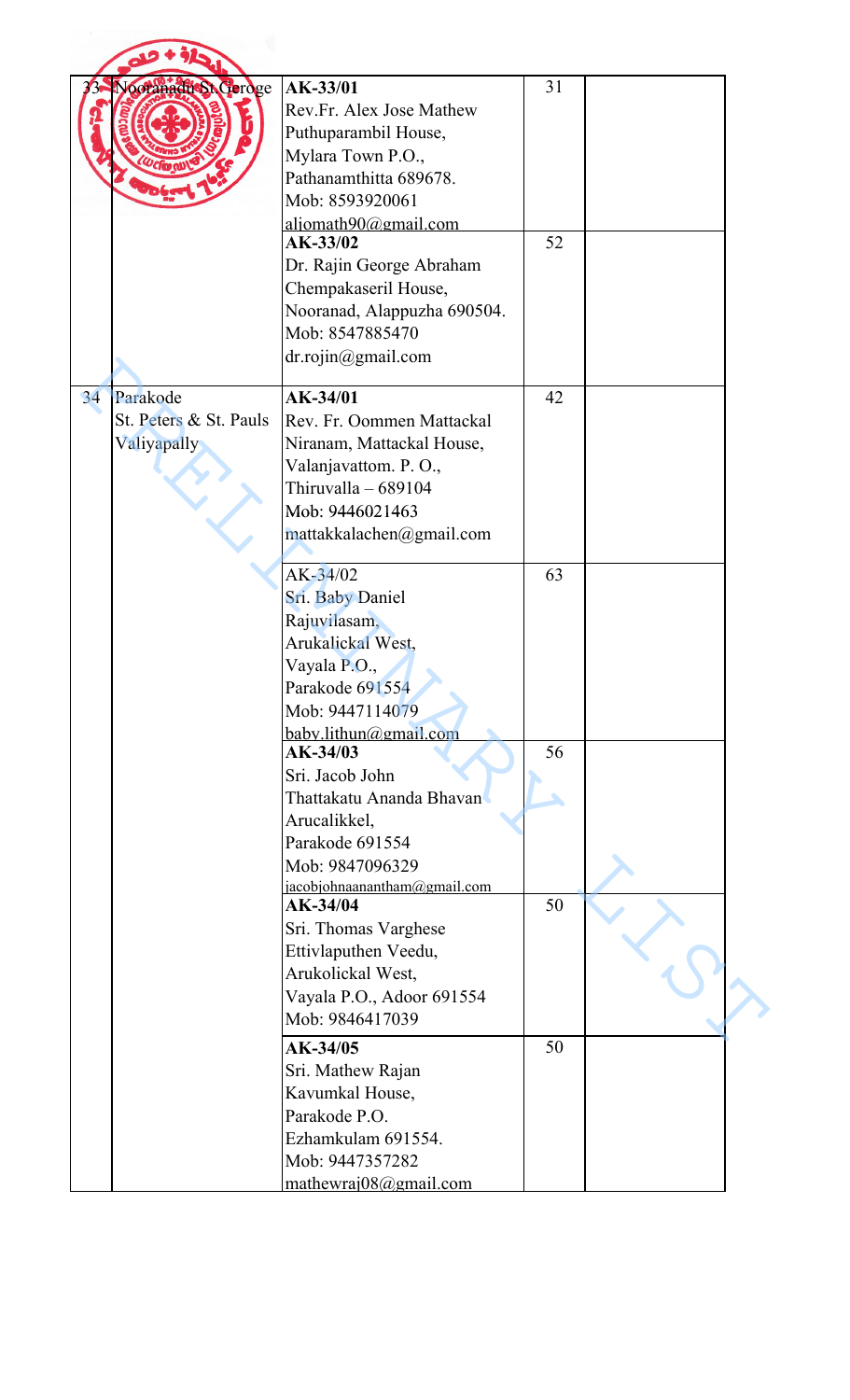|                                                  | AK-35/01                    | 49 |                |
|--------------------------------------------------|-----------------------------|----|----------------|
|                                                  | Rev. Fr. Mathews K. P.      |    |                |
|                                                  | Plavilayil K.V. House       |    |                |
|                                                  | Anandappally P.O,           |    |                |
| 36<br>Pathanapuram<br>Mar Lazarus<br>Valiyapally | Adoor-691525                |    |                |
|                                                  | Mob: 9446381682             |    |                |
|                                                  |                             |    |                |
|                                                  | AK-35/02                    | 49 |                |
|                                                  | Adv. Jose Varghese          |    |                |
|                                                  | Binil Cottage,              |    |                |
|                                                  | Parakode P.O.,              |    |                |
|                                                  | Adoor 691554.               |    |                |
|                                                  | Mob: 9447207209             |    |                |
|                                                  | AK-35/03                    | 49 |                |
|                                                  | Sri. Moncy Thankachan       |    |                |
|                                                  | Kettungal,                  |    |                |
|                                                  | Parakode P.O.,              |    |                |
|                                                  | Adoor 691554.               |    |                |
|                                                  | Mob: 9744045066<br>AK-35/04 | 49 |                |
|                                                  | Sri. Binu Varghese          |    |                |
|                                                  |                             |    |                |
|                                                  | Alummoottil House,          |    |                |
|                                                  | Parakode P.O.,              |    |                |
|                                                  | Adoor 691554.               |    |                |
|                                                  | Mob: 9446754786<br>AK-36/01 | 62 |                |
|                                                  | Rev. Fr. Thomas Mathew      |    |                |
|                                                  | Mar Lazarus Orthodox        |    |                |
|                                                  | Valiyapally                 |    |                |
|                                                  | Pathanapuram P.O 689695     |    |                |
|                                                  | Mob: 9847555113             |    |                |
|                                                  | frthomasmathew@gmail.com    |    |                |
|                                                  |                             |    |                |
|                                                  | AK-36/02                    | 61 | MC Member 2017 |
|                                                  | Sri. John K. Zachariah      |    | 22             |
|                                                  | Kalluvettamkuzhil           |    |                |
|                                                  | Kallukadavu,                |    |                |
|                                                  | Pathanapuram 689695.        |    |                |
|                                                  | Mob: 9447053434             |    |                |
|                                                  | jóhnsonkz1961@gmail.com     |    |                |
|                                                  | AK-36/03                    | 74 |                |
|                                                  | Sri. P.K. Mathew            |    |                |
|                                                  | Palliyil Vadiyagiri Estate, |    |                |
|                                                  | Aavaneeswaram P.O.          |    |                |
|                                                  | Panampatta 691508.          |    |                |
|                                                  | Mob: 9447052074             |    |                |
|                                                  | mathewpklic@gmail.com       |    |                |
|                                                  | AK-36/04                    | 65 |                |
|                                                  | Sri. Thomaskutty T.         |    |                |
|                                                  | Ottathu Padinjattathil,     |    |                |
|                                                  | Kallukadavu,                |    |                |
|                                                  | Pathanapuram 689695.        |    |                |
|                                                  | Mob: 9447394434             |    |                |
|                                                  | thomaskutty7@gmail.com      |    |                |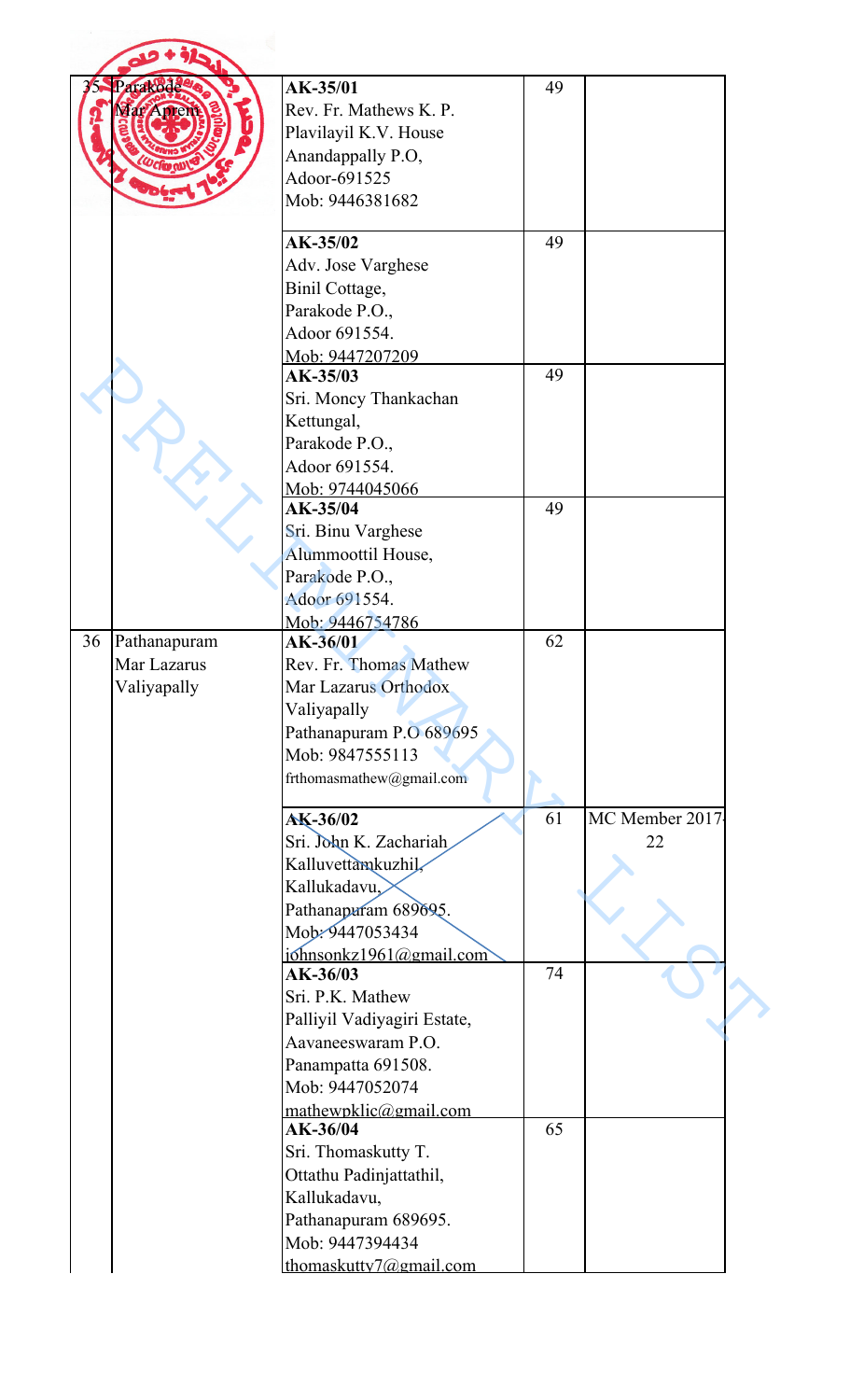|    |                 | AK-36/05<br>Adv. Ansu Varghese<br>Akamuttathu Punnamoottil                                                                                               | 33 |  |
|----|-----------------|----------------------------------------------------------------------------------------------------------------------------------------------------------|----|--|
|    |                 | Pathrickal P.O.,<br>Pathanapuram 689695.                                                                                                                 |    |  |
|    |                 | Mob: 8129636345<br>ansuvarghese@gmail.com                                                                                                                |    |  |
| 37 | Pathanapuram    | AK-37/01                                                                                                                                                 | 62 |  |
|    | Makkulam Hermon | Rev. Fr. J. Mathukutty<br>Bethlehem Ashram<br>Chengamanadu P.O,<br>Kottarakkara-691506<br>Mob: 9447113132                                                |    |  |
|    |                 | frjmathewkutty515@gmail.com<br>AK-37/02                                                                                                                  | 61 |  |
|    |                 | Sri. Joji Varghese<br>Kaylath House,<br>Kavummodu,<br>Pathanapuram P.O. 689695.<br>Mob: 9447410674<br>pvjojikailath@gmail.com                            |    |  |
| 38 | Pazhakulam      | AK-38/01                                                                                                                                                 | 47 |  |
|    | Mar Gregorios   | Rev.Fr. Joy Varghese<br>Bethleham,<br>Kadampanad South P.O.,<br>Pathanamthitta 691553.<br>Mob: 9447894029<br>frjoyvarghese73@ggmail.com                  |    |  |
|    |                 | AK-38/02<br>Sri. Jijo Thampan<br>Jijo Bhavanam,<br>Pazhakulam, Adoor,<br>Pathanamthitta 691554.<br>Mob: 9947163816<br>jijoilovemyindia@gmail.com         | 30 |  |
|    |                 | AK-38/03<br>Sri. V. Joykutty<br>Nellivilayil House,<br>Pazhakulam P.O., Adoor,<br>Pathanamthitta 691554.<br>Mob: 9495904566<br>vjoykutty123@gmail.com    | 60 |  |
|    |                 | AK-38/04<br>Sri. Jinu K. Babu<br>Kallumpurathu House,<br>Pazhakulam P.O., Adoor,<br>Pathanamthitta Dist. 691554<br>Mob: 994708422<br>jinukbabu@gmail.com | 32 |  |
|    |                 |                                                                                                                                                          |    |  |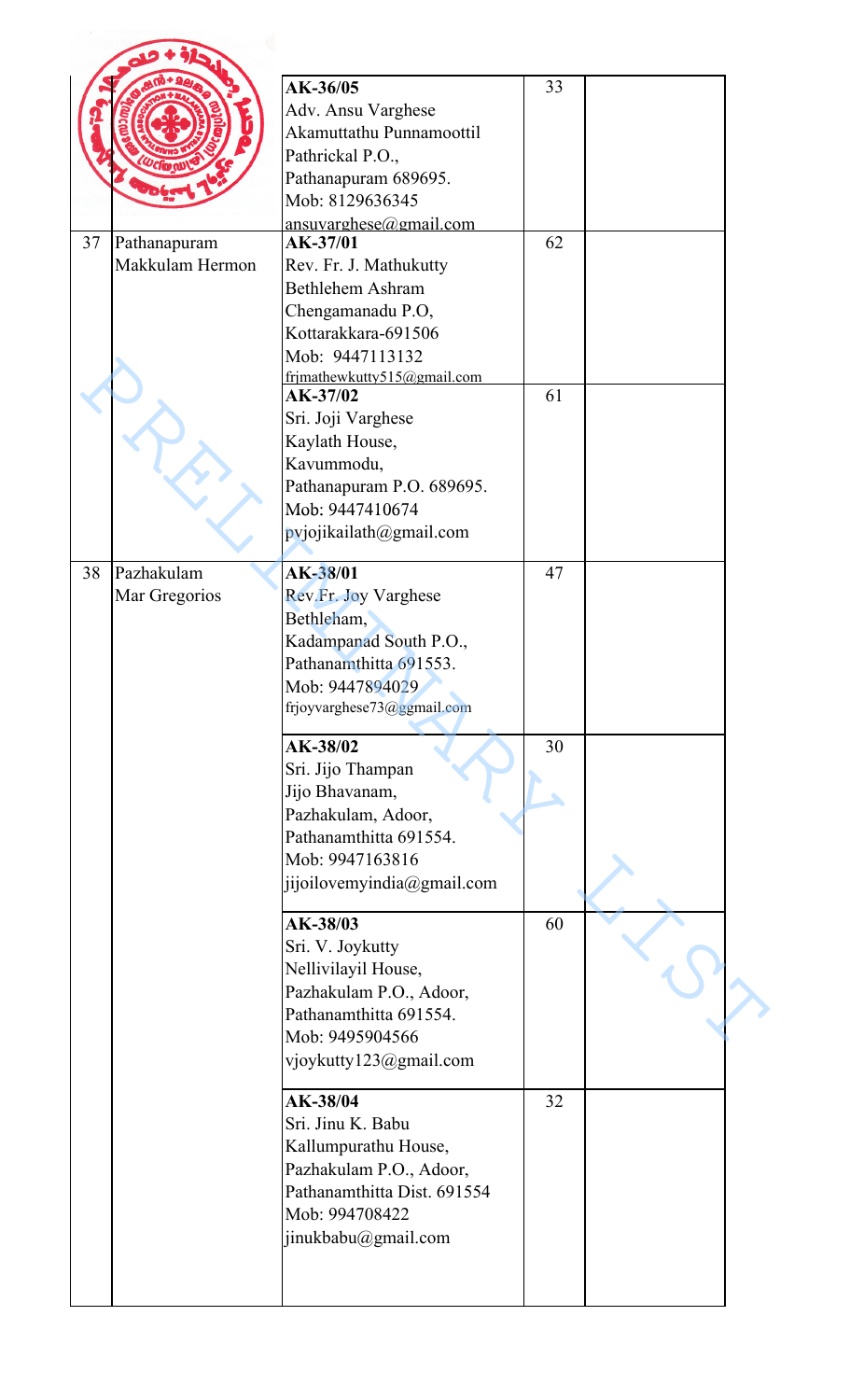| 70 | Peringanadu   | AK-39/01                              | 44 |  |
|----|---------------|---------------------------------------|----|--|
|    | Marthasmoori  | Rev. Fr. Geevarghese T.               |    |  |
|    |               | Varghese (Shiju Baby)                 |    |  |
|    |               | Kuzhivilayil Bethel                   |    |  |
|    |               | Puthuseribhagom,                      |    |  |
|    |               | Vayala P.O, Puthusseribhagom          |    |  |
|    |               | Enath 691554                          |    |  |
|    |               | Mob: 9446817443                       |    |  |
|    |               |                                       |    |  |
|    |               | AK-39/02                              | 59 |  |
|    |               | Sri. Johnson Thomas                   |    |  |
|    |               | Kalathumkarottu Kaleelil              |    |  |
|    |               |                                       |    |  |
|    |               | Puthenveedu,                          |    |  |
|    |               | Manakkala P.O.,                       |    |  |
|    |               | Adoor 691551.                         |    |  |
|    |               | Mob: 8129298173                       | 57 |  |
|    |               | AK-39/03                              |    |  |
|    |               | Sri. Bennikutti M.                    |    |  |
|    |               | Manninkkarath Puthenveedu             |    |  |
|    |               | Peringanadu P.O.                      |    |  |
|    |               | Adoor 691551.                         |    |  |
|    |               | Mob: 9446685325                       |    |  |
|    |               | AK-39/04                              | 41 |  |
|    |               | Sri. Ajay Varghese                    |    |  |
|    |               | Aji Bhavan,                           |    |  |
|    |               | Peringanadu P.O.                      |    |  |
|    |               | Adoor 691551.                         |    |  |
|    |               | Mob: 9400383781                       |    |  |
| 40 | Peringanadu   | AK-40/01                              | 54 |  |
|    | Mar Gregorios | Rev. Fr. Jiju John                    |    |  |
|    |               | Vayalirakkathu                        |    |  |
|    |               | Vayalirakkathu Bunglow,               |    |  |
|    |               | Sooranadu P.O.                        |    |  |
|    |               | Mob: 9447353706                       |    |  |
|    |               | sonthy1968@gmail.com                  |    |  |
|    |               | $AK-40/02$                            | 52 |  |
|    |               | Sri. Robin Baby                       |    |  |
|    |               | Evergreen House,                      |    |  |
|    |               | Peringanadu P.O., Adoor,              |    |  |
|    |               | Pathanamthitta 691551                 |    |  |
|    |               | Mob: 9446606006                       |    |  |
|    |               | robinadoor@vahoo.in                   |    |  |
|    |               | $AK-40/03$                            | 53 |  |
|    |               | Sri. Biju Karakalil                   |    |  |
|    |               | Karakalil Puthenveedu,                |    |  |
|    |               | Peringanadu P.O.,                     |    |  |
|    |               | Adoor 691551.                         |    |  |
|    |               | Mob: 9495205071                       |    |  |
|    |               | karakalilbiju@gmail.com               |    |  |
|    |               | AK-40/04                              | 65 |  |
|    |               | Sri. Thomas John Molath               |    |  |
|    |               |                                       |    |  |
|    |               |                                       |    |  |
|    |               | Molath House,                         |    |  |
|    |               | Adoor P.O. 691523.<br>Mob: 9447526245 |    |  |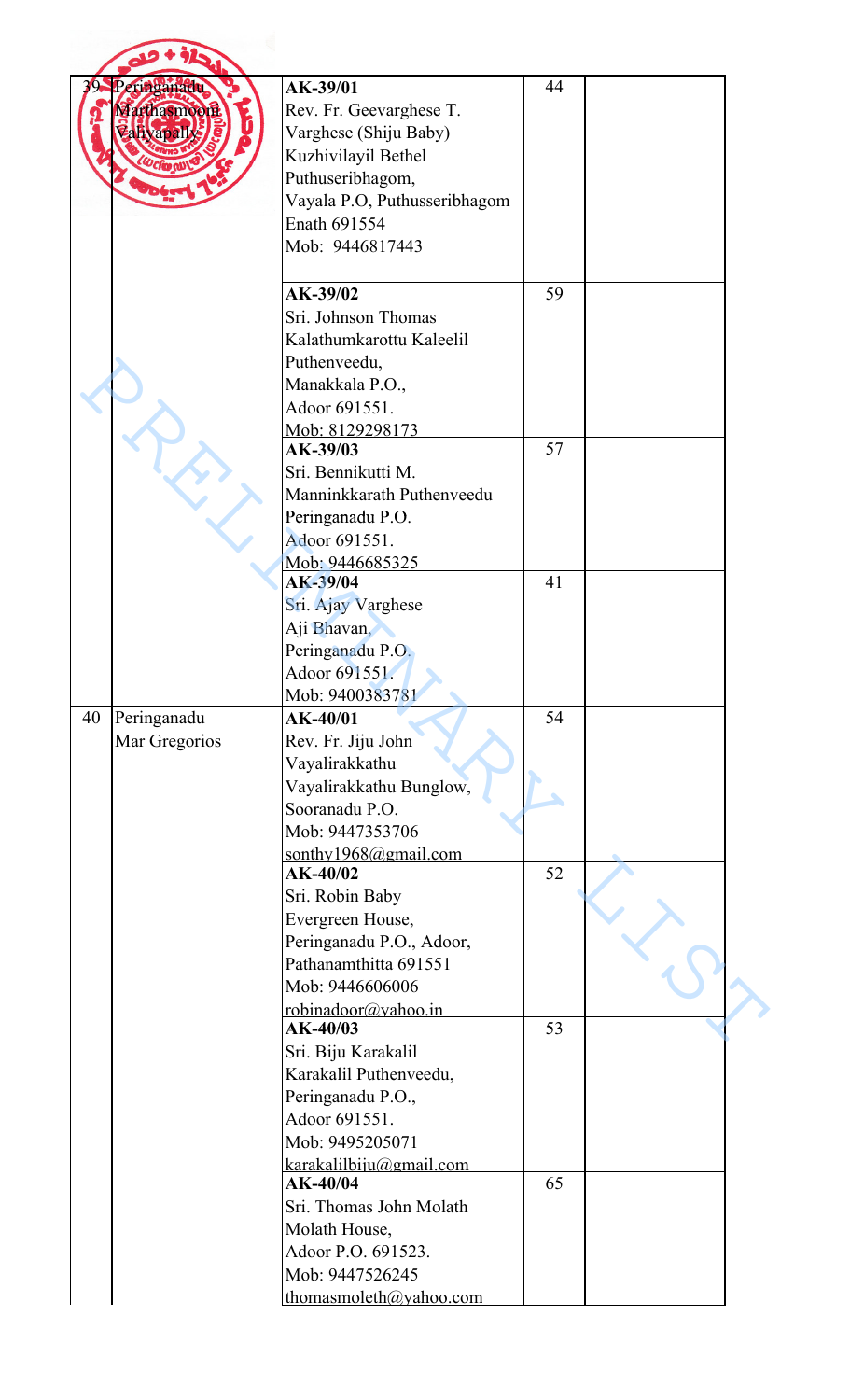|                          | AK-40/05<br>61                       |  |
|--------------------------|--------------------------------------|--|
|                          | Sri. Sam Mathew T.V.                 |  |
|                          | Vadakkethalackal Lordson             |  |
|                          | Villa, Peringanadu P.O.,             |  |
|                          | Adoor 691551.                        |  |
|                          | Mob: 9496622740                      |  |
|                          | $1$ ordson $40$ @gmail.com           |  |
| Pidavoor Salem<br>41     | 37<br>AK-41/01                       |  |
| St. Mary's               | Rev. Fr. Samuel George               |  |
|                          | (Jinu)                               |  |
|                          | Kottavilayil Jiny Bhavan             |  |
|                          | Anandapally P.O,                     |  |
|                          | Adoor-691 525                        |  |
|                          | Mob: 9539038775                      |  |
|                          |                                      |  |
|                          | $AK-41/02$<br>54                     |  |
|                          | Sri. Saji John                       |  |
|                          | Kuttiyil Veedu,                      |  |
|                          | Kizhakkebhagam,                      |  |
|                          | Pathanapuram P.O.,                   |  |
|                          | Kollam 689695.                       |  |
|                          | Mob: 9447334428                      |  |
|                          | $AK-41/03$<br>55                     |  |
|                          | Sri. George Mathew                   |  |
|                          | Vallyanethu Meledathu                |  |
|                          | Kizhakkethil,                        |  |
|                          | Pidavoor P.O.,                       |  |
|                          | Pathanapuram 689695.                 |  |
|                          | Mob: 9495472873                      |  |
| 42<br>Punnala St. Mary's | emathewi@gmail.com<br>53<br>AK-42/01 |  |
|                          | Rev. Fr. Mathews P. John             |  |
|                          | Pathisseril House                    |  |
|                          | Koodal P.O.,                         |  |
|                          | Koodal-689 693                       |  |
|                          | Mob: 9447334028                      |  |
|                          | frmpi $67$ @gmail.com                |  |
|                          | 53<br>$AK-42/02$                     |  |
|                          | Sri. Umesh Daniel                    |  |
|                          | Paikkattu House,                     |  |
|                          | Chachipunna,                         |  |
|                          | Punnala P.O. 689696.                 |  |
|                          | Mob: 9605401459                      |  |
|                          | 47<br>$AK-42/03$                     |  |
|                          | Sri. Biju George                     |  |
|                          | Varamannil House,                    |  |
|                          | Karimballoor,                        |  |
|                          | Pathanapuram P.O. 689695.            |  |
|                          | Mob: 9744892211                      |  |
|                          | Bijugcontact@gmail.com               |  |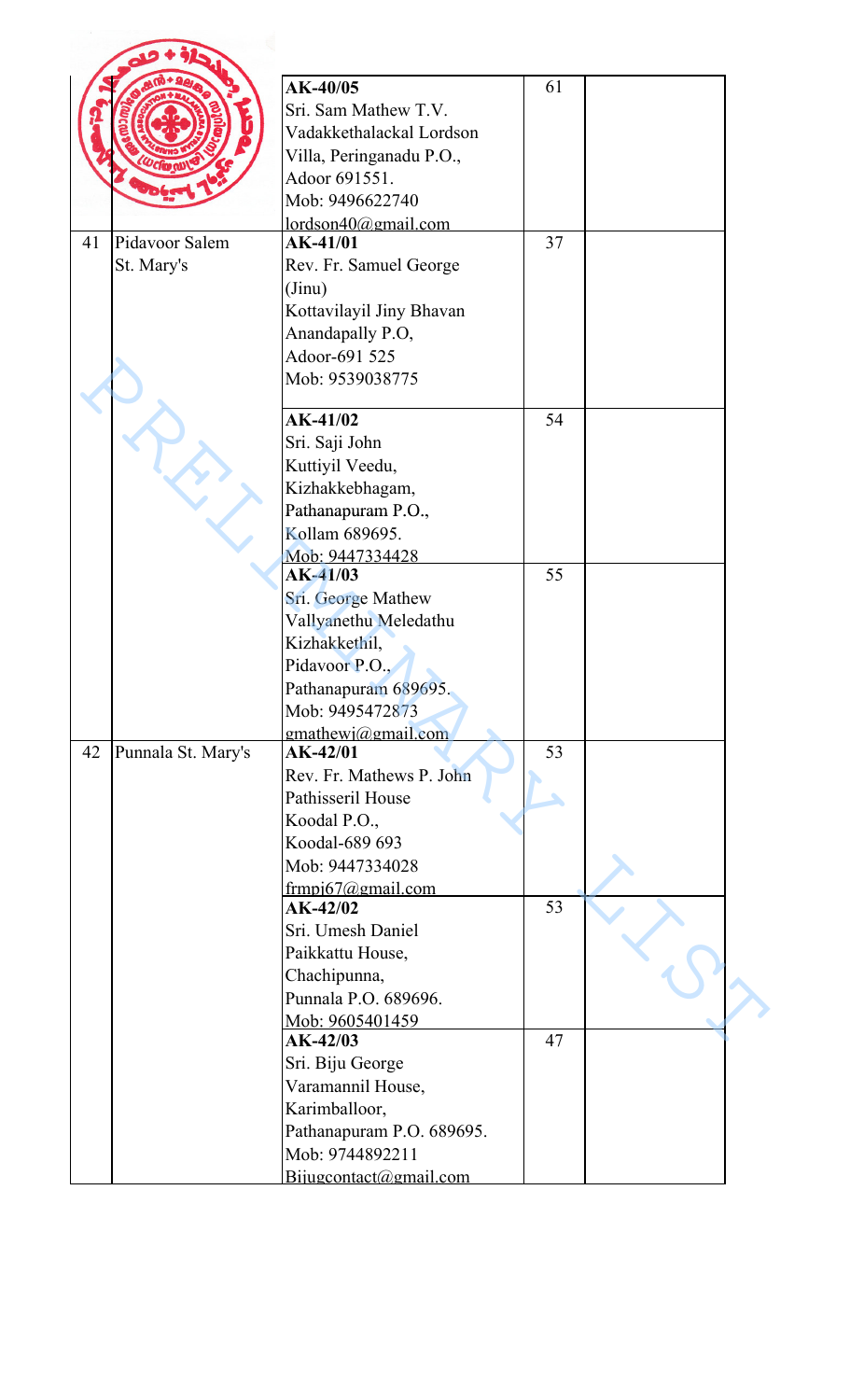| Puthuseribhagom        | AK-43/01                                        |    |  |
|------------------------|-------------------------------------------------|----|--|
|                        | Rev. Fr. Simon Varghese                         |    |  |
|                        | Thadavilayil House,                             |    |  |
|                        | Thengamom. P.O.,                                |    |  |
|                        | Pathanamthitta.                                 |    |  |
|                        | Mob: 9446817443                                 |    |  |
|                        |                                                 |    |  |
|                        | AK-43/02                                        | 60 |  |
|                        | Sri. Skaria Varghese                            |    |  |
|                        | Maliackel Puthenveedu                           |    |  |
|                        | Puthusserybhagom East,                          |    |  |
|                        | Vayala P.O., Adoor 691554                       |    |  |
|                        | Mob: 9961009962                                 |    |  |
|                        | AK-43/03                                        | 59 |  |
|                        | Sri. P.Y. Rajan                                 |    |  |
|                        | Puthenpurayil Grace Villa                       |    |  |
|                        | Kaithaparampu P.O.,                             |    |  |
|                        | Pathanamthitta 691526                           |    |  |
|                        | Mob: 9656721251                                 |    |  |
|                        | rajan.62@yahoo.com                              |    |  |
| Thazhathuvadakku<br>44 | <b>AK-44/01</b>                                 | 57 |  |
| St.Mary's              | Rev. Fr. D. Mathews                             |    |  |
|                        | Bethlehem Asram,                                |    |  |
|                        | Chengamanad P.O.,                               |    |  |
|                        | Kottarakara 691557                              |    |  |
|                        | Ph: 9447564437                                  |    |  |
|                        | $AK-44/02$                                      | 72 |  |
|                        | Sri. K. Joseph                                  |    |  |
|                        | Hill Top, Thazhathuvadakku,                     |    |  |
|                        | Thazhathavadakku P.O.,                          |    |  |
|                        | Kollam 691526.                                  |    |  |
|                        | Mob: 9447589914                                 |    |  |
| 45<br>Thempara         | AK-45/01                                        | 49 |  |
| Marthasmooni           | Rev.Fr. Zacharia K Abraham                      |    |  |
|                        | Mount Tabore Dayara                             |    |  |
|                        | Pathanapuram. P.O.,                             |    |  |
|                        | Pathanapuram - 689695                           |    |  |
|                        | Mob-9544415490<br>frzachariahkabraham@gmail.com |    |  |
|                        | $AK-45/02$                                      | 74 |  |
|                        | Adv. L. Thomas                                  |    |  |
|                        | Varikkavelil,                                   |    |  |
|                        | Thazhathuvadaku P.O.,                           |    |  |
|                        | Enathu Via.,                                    |    |  |
|                        | Kollam 691526.                                  |    |  |
|                        | Mob: 9447260102                                 |    |  |
|                        | adv.lthomas@gmail.com                           |    |  |
|                        | AK-45/03                                        | 45 |  |
|                        | Sri. Shibu M. Joy                               |    |  |
|                        | Mannukkarottu Veedu,                            |    |  |
|                        | Thazhathuvadaku P.O.,                           |    |  |
|                        | Enathu Via.,                                    |    |  |
|                        | Kollam 691526.                                  |    |  |
|                        | Mob: $9544020610$                               |    |  |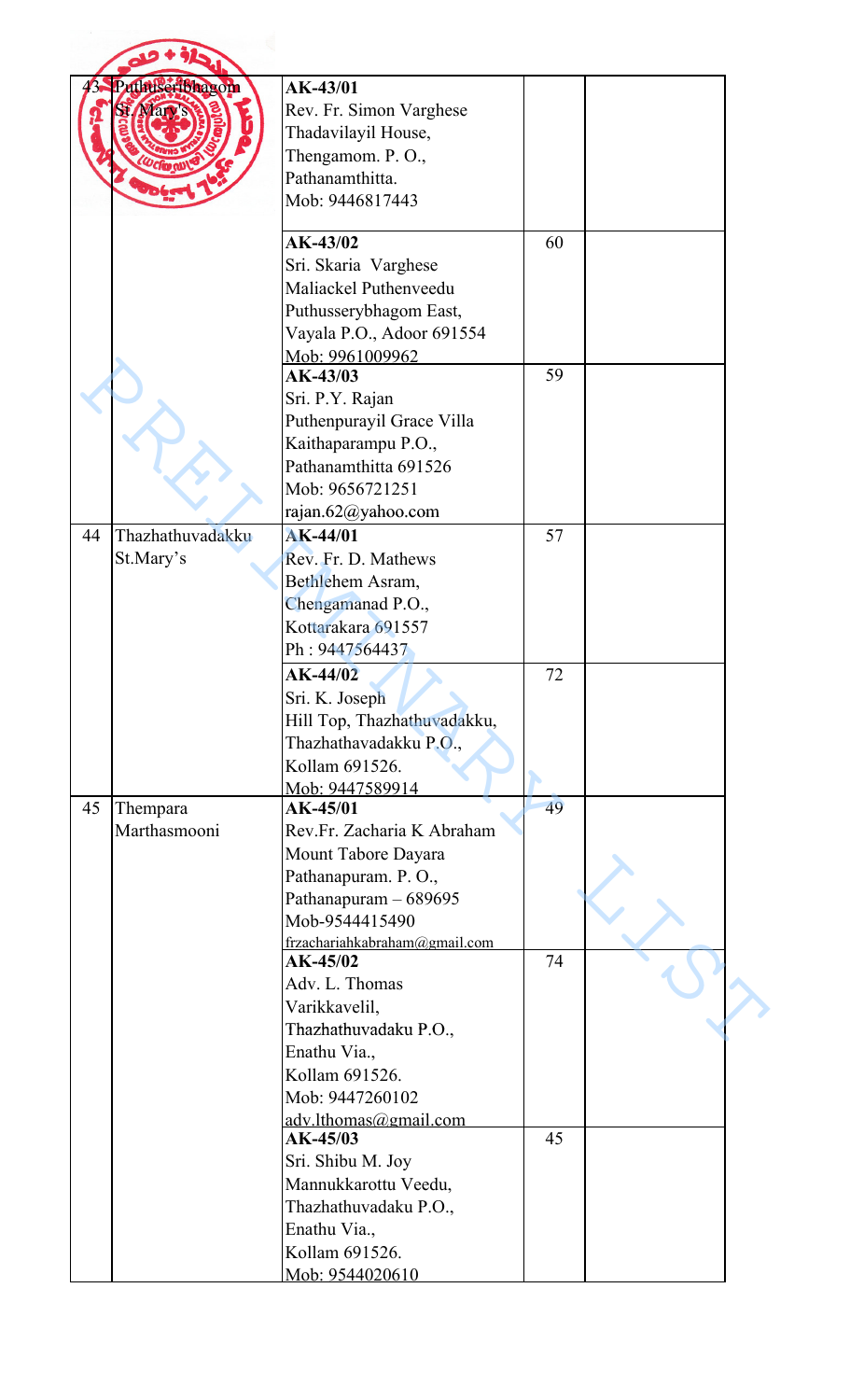|    | hengamom     | AK-46/01                       | 59 |  |
|----|--------------|--------------------------------|----|--|
|    |              | Rev. Fr. Kurian Panuvelil      |    |  |
|    |              |                                |    |  |
|    |              | Panuvelil House,               |    |  |
|    |              | Manimandhiram Vayala,          |    |  |
|    |              | Puthusseribhagom. P.O.,        |    |  |
|    |              | Parakode Via. - 691551         |    |  |
|    |              | Mob: 9995964556                |    |  |
|    |              | AK-46/02                       |    |  |
|    |              | Sri. P. Babu                   |    |  |
|    |              | Bibin Cottage,                 |    |  |
|    |              | Thengamam P.O.,                |    |  |
|    |              | Pallickal, Adoor 690522.       |    |  |
|    |              | Mob: 9847118670                |    |  |
|    |              | $AK-46/03$                     |    |  |
|    |              | Sri. James Philipose           |    |  |
|    |              | Aji Cottage,                   |    |  |
|    |              | Thengamam P.O.,                |    |  |
|    |              | Pallickal, Adoor 690522.       |    |  |
|    |              | Mob: 9847674573                |    |  |
| 47 | Thoduvakkadu | <b>AK-47/01</b>                | 32 |  |
|    | St. Mary's   | Rev. Fr. Mathew Johnson        |    |  |
|    |              | Kaithareth Vilayil             |    |  |
|    |              | Manampuzha P.O                 |    |  |
|    |              | Kadampanad South -691553       |    |  |
|    |              | Mob: 9947400047                |    |  |
|    |              |                                |    |  |
|    |              | $AK-47/02$                     | 69 |  |
|    |              | Sri. Rajan Geevarghese         |    |  |
|    |              | Palavilayil House,             |    |  |
|    |              | Thoduvakkadu,                  |    |  |
|    |              | Theppupara P.O.,               |    |  |
|    |              | Pathanamthitta 691554          |    |  |
|    |              | Mob: 9847400431                |    |  |
|    |              | AK-47/03                       |    |  |
|    |              | Sri. K. Thomas                 |    |  |
|    |              | Kuzhinjavilayil House,         |    |  |
|    |              | Thoduvakkadu,                  |    |  |
|    |              | Theppupara P.O.,               |    |  |
|    |              | Pathanamthitta 691554          |    |  |
|    |              |                                |    |  |
|    |              | Mob: 8547151193<br>AK-47/04    | 66 |  |
|    |              | Sri. Alex George               |    |  |
|    |              | Kakkattu Jibin Bhavan,         |    |  |
|    |              |                                |    |  |
|    |              | Thoduvakkadu,                  |    |  |
|    |              | Theppupara P.O.,               |    |  |
|    |              | Pathanamthitta 691554          |    |  |
|    |              | Mob: 9947750622                |    |  |
| 48 | Thuvayoor    | AK-48/01                       | 35 |  |
|    | St. Johns    | Rev. Fr. Mathew P. John (Sijo) |    |  |
|    |              | Plavilathekkethil,             |    |  |
|    |              | Paranthal P.O.,                |    |  |
|    |              | Pandalam, Adoor 689501.        |    |  |
|    |              | Mob: 9497827268                |    |  |
|    |              | sijoachan@gmail.com            |    |  |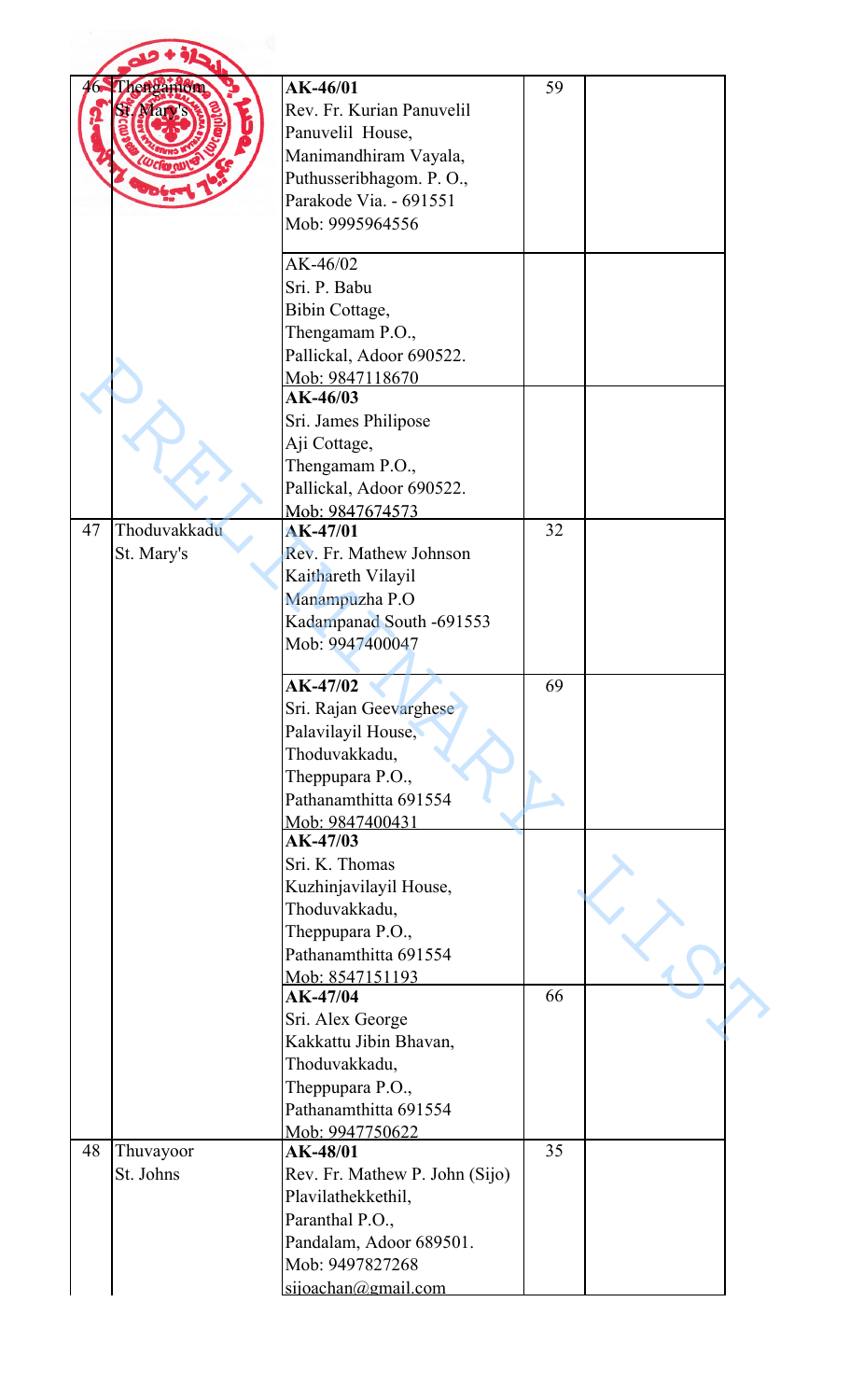|    |                 | AK-48/02                                      | 56 |                |
|----|-----------------|-----------------------------------------------|----|----------------|
|    |                 | Sri. Alexander Y.                             |    |                |
|    |                 | Oorumuriyil Bethsaida                         |    |                |
|    |                 |                                               |    |                |
|    |                 | Thuvayoor South P.O.                          |    |                |
|    |                 | Kadampanad 691552.                            |    |                |
|    |                 | Mob: 9447371548                               |    |                |
|    |                 | cheristyalexoommen@gmail.com                  |    |                |
|    |                 | AK-48/03                                      | 48 |                |
|    |                 | Sri. Koshy P. Samuel                          |    |                |
|    |                 | Poovannavilayil Bungalow                      |    |                |
|    |                 | Thuvayoor South P.O.                          |    |                |
|    |                 | Kadampanad 691552.                            |    |                |
|    |                 | Mob: 9447559067                               |    |                |
|    |                 | koshypsam@gmail.com                           |    |                |
| 49 | Vazhathoppu St. | <b>AK-49/01</b>                               | 61 | MC Member 2017 |
|    | Mary's          | Rev. Fr. Joseph George                        |    | 22             |
|    |                 | Parankimamoottil,                             |    |                |
|    |                 | Kura P. O, Vadaçode                           |    |                |
|    |                 | Kottarakkara Pin: - 691557                    |    |                |
|    |                 | Mob-9847893033                                |    |                |
|    |                 |                                               |    |                |
|    |                 | $f$ nosephgeorge@gmail.com<br><b>AK-49/02</b> | 63 |                |
|    |                 | Sri. Thomas M.                                |    |                |
|    |                 |                                               |    |                |
|    |                 | Pallipadinjattethil,                          |    |                |
|    |                 | Piravannoor P.O.,                             |    |                |
|    |                 | Vazathoppu 689696.                            |    |                |
|    |                 | Mob: 9846752945                               |    |                |
|    |                 | thomaspulli59@gmail.com                       |    |                |
|    |                 | AK-49/03                                      | 24 |                |
|    |                 | Sri. Mathew Thomas                            |    |                |
|    |                 | Manaleth House,                               |    |                |
|    |                 | Piravannoor P.O.,                             |    |                |
|    |                 | Vazhathoppu 689696.                           |    |                |
|    |                 | Mob: 7012455831                               |    |                |
|    |                 | mathewthomasvztp97@gmail.com                  |    |                |
| 50 | Mankoottam      | AK-50/01                                      | 42 |                |
|    | St. George      | Rev. Fr. George Varghese                      |    |                |
|    |                 | Chirakkarottu                                 |    |                |
|    |                 | Chirakkarottu George                          |    |                |
|    |                 | Bhavanam                                      |    |                |
|    |                 | Anandappally P.O.                             |    |                |
|    |                 | Adoor - 691 525                               |    |                |
|    |                 | Mob: 9447787014                               |    |                |
|    |                 |                                               |    |                |
|    |                 | frgeeeveee@gmail.com                          |    |                |
|    |                 | AK-50/02                                      | 49 |                |
|    |                 | Sri. Biju Pappachen                           |    |                |
|    |                 |                                               |    |                |
|    |                 | Kettungal House,                              |    |                |
|    |                 | Mamkoottam.                                   |    |                |
|    |                 | Parakode 691556.                              |    |                |
|    |                 | Mob: 9447463135                               |    |                |